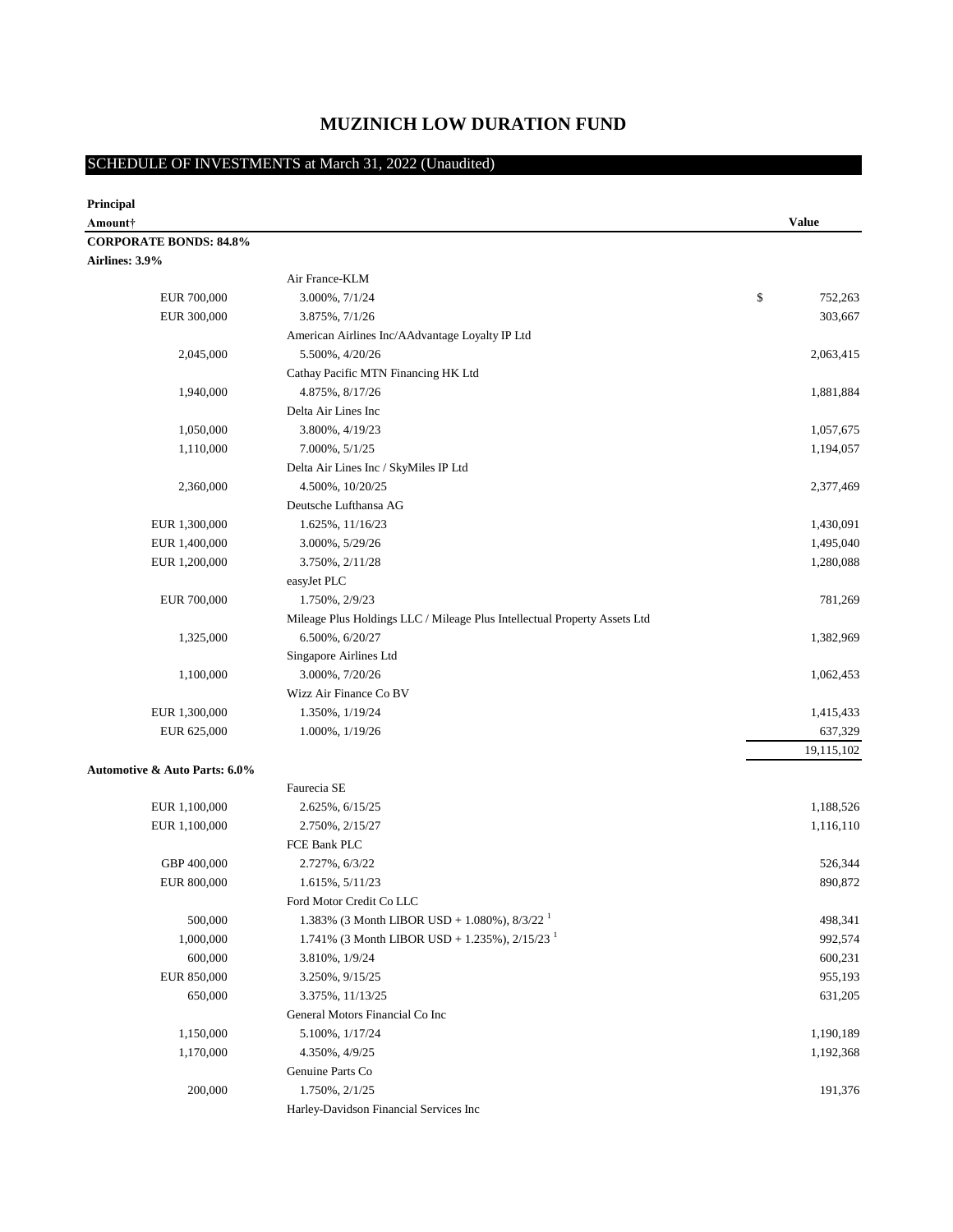| EUR 500,000           | 0.900%, 11/19/24                                                                       | 549,599    |
|-----------------------|----------------------------------------------------------------------------------------|------------|
|                       | Hyundai Capital America                                                                |            |
| 1,825,000             | 1.650%, 9/17/26                                                                        | 1,668,552  |
|                       | <b>IHO Verwaltungs GmbH</b>                                                            |            |
| EUR 800,000           | 3.625% Cash or 4.000% PIK, 5/15/25 PIK                                                 | 876,642    |
| EUR 700,000           | 3.750% Cash or 5.000% PIK, 9/15/26 PIK                                                 | 753,006    |
|                       | Jaguar Land Rover Automotive PLC                                                       |            |
| 1,100,000             | 7.750%, 10/15/25                                                                       | 1,139,347  |
| EUR 625,000           | 4.500%, 7/15/28                                                                        | 627,259    |
|                       | Kia Corp                                                                               |            |
|                       |                                                                                        |            |
| 650,000               | 1.000%, 4/16/24                                                                        | 621,792    |
| 1,030,000             | 2.375%, 2/14/25                                                                        | 1,003,218  |
|                       | Nissan Motor Co Ltd                                                                    |            |
| 1,894,000             | 3.043%, 9/15/23                                                                        | 1,891,744  |
| 1,500,000             | 3.522%, 9/17/25                                                                        | 1,473,763  |
| EUR 700,000           | 2.652%, 3/17/26                                                                        | 781,415    |
|                       | Pirelli & C SPA                                                                        |            |
| EUR 860,000           | 1.375%, 1/25/23                                                                        | 957,459    |
|                       | RCI Banque SA                                                                          |            |
| EUR 1,090,000         | 0.023% (3 Month EURIBOR + 0.570%), $11/4/24$                                           | 1,198,213  |
| EUR 1,100,000         | 0.075% (3 Month EURIBOR + 0.580%), $3/12/25$ <sup>1</sup>                              | 1,207,959  |
| EUR 575,000           | $0.500\%$ , $7/14/25$                                                                  | 600,989    |
|                       | Schaeffler AG                                                                          |            |
| EUR 1,100,000         | 2.750%, 10/12/25                                                                       | 1,224,094  |
|                       | Stellantis NV                                                                          |            |
| 1,000,000             | 5.250%, 4/15/23                                                                        | 1,021,955  |
|                       |                                                                                        |            |
|                       |                                                                                        |            |
|                       | <b>ZF Finance GmbH</b>                                                                 |            |
| EUR 1,500,000         | 3.000%, 9/21/25                                                                        | 1,633,597  |
|                       |                                                                                        | 29,203,932 |
| <b>Banking: 21.4%</b> |                                                                                        |            |
|                       | Abanca Corp Bancaria SA                                                                |            |
| EUR 500,000           | 4.625% (5 Year Swap Rate EUR + 5.014%), 4/7/30 <sup>1,4</sup>                          | 557,550    |
|                       | <b>ABN AMRO Bank NV</b>                                                                |            |
| 500,000               | 4.750%, 7/28/25                                                                        | 511,811    |
| 4,200,000             | 4.400% (5 Year Swap Rate USD + 2.197%), $3/27/28$ <sup>1,4</sup>                       | 4,224,751  |
|                       | AHB Sukuk Co Ltd                                                                       |            |
| 700,000               | 4.375%, 9/19/23                                                                        | 715,352    |
|                       | AIB Group PLC                                                                          |            |
| EUR 1,700,000         | 1.875% (5 Year Swap Rate EUR + 2.150%), 11/19/29 <sup>1,4</sup>                        | 1,839,351  |
| EUR 300,000           | 2.875% (5 Year Swap Rate EUR + 3.300%), $5/30/31^{1,4}$                                | 328,121    |
|                       | Alpha Bank SA                                                                          |            |
| EUR 1,325,000         |                                                                                        | 1,460,357  |
|                       | 3.000% (EUSA1 + 3.468%), $2/14/24$ <sup>1,4</sup>                                      |            |
|                       | Australia & New Zealand Banking Group Ltd                                              |            |
| 300,000               | 2.950% (5 Year CMT Rate + 1.288%), 7/22/30 <sup>1,4</sup>                              | 289,385    |
|                       | <b>Banco Comercial Portugues SA</b>                                                    |            |
| EUR 600,000           | 3.871% (5 Year Swap Rate EUR + 4.231%), 3/27/30 <sup>1,4</sup>                         | 613,408    |
| EUR 900,000           | 4.000% (5 Year Swap Rate EUR + 4.065%), $5/17/32^{1,4}$                                | 899,463    |
|                       | Banco de Sabadell SA                                                                   |            |
| EUR 2,000,000         | 5.375% (5 Year Swap Rate EUR + 5.100%), 12/12/28 <sup>1,4</sup>                        | 2,314,285  |
| EUR 900,000           | 2.500% (5 Year Swap Rate EUR + 2.950%), 4/15/31 <sup>1,4</sup>                         | 933,229    |
|                       | <b>Bank of America Corp</b>                                                            |            |
| EUR 750,000           | 0.513% (3 Month EURIBOR + 1.000%), $9/22/26$ <sup>1</sup><br>Bank of Ireland Group PLC | 834,420    |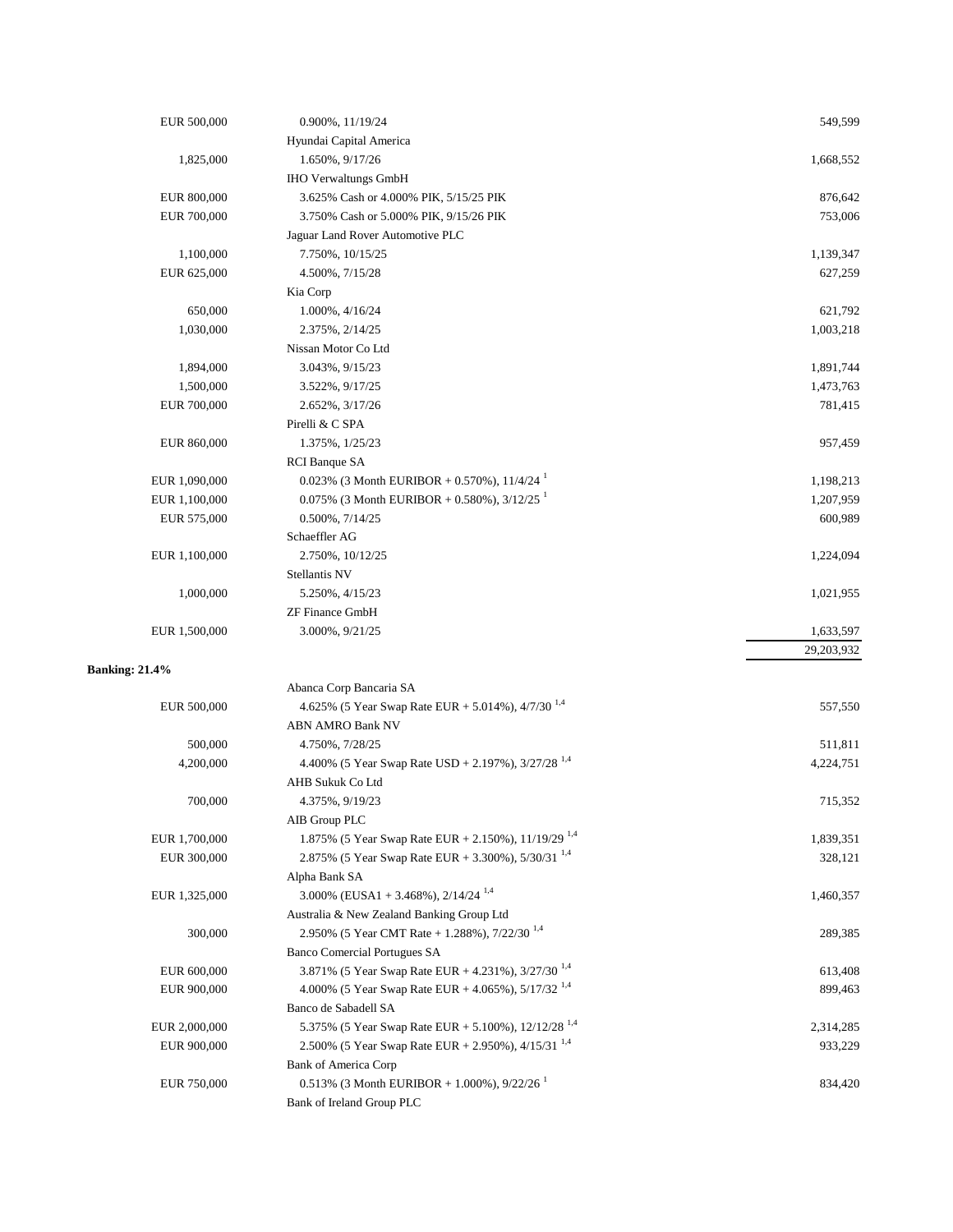| GBP 1,300,000 | 3.125% (GUKG5 + 2.700%), $9/19/27$ <sup>1,4</sup>                | 1,709,405 |
|---------------|------------------------------------------------------------------|-----------|
| EUR 1,050,000 | 2.375% (5 Year Swap Rate EUR + 2.800%), 10/14/29 <sup>1,4</sup>  | 1,150,986 |
|               | <b>Barclays Bank PLC</b>                                         |           |
| 1,400,000     | 7.625%, 11/21/22                                                 | 1,435,516 |
|               | <b>Barclays PLC</b>                                              |           |
| GBP 300,000   | 3.750% (GUKG5 + 3.750%), $11/22/30^{1,4}$                        | 395,648   |
| EUR 1,060,000 | 1.125% (5 Year Swap Rate EUR + 1.550%), $3/22/31^{1,4}$          | 1,111,881 |
|               | <b>BBVA Bancomer SA</b>                                          |           |
| 2,100,000     | 6.750%, 9/30/22                                                  | 2,136,866 |
| 150,000       | 4.375%, 4/10/24                                                  | 153,075   |
|               | <b>BNP Paribas SA</b>                                            |           |
| GBP 900,000   | 2.000% (GUKG5 + 1.650%), $5/24/31^{1,4}$                         | 1,108,625 |
|               | <b>BPCE SA</b>                                                   |           |
|               |                                                                  |           |
| 1,270,000     | 5.700%, 10/22/23                                                 | 1,315,002 |
| 2,310,000     | 5.150%, 7/21/24                                                  | 2,382,224 |
|               | Caixa Geral de Depositos SA                                      |           |
| EUR 1,200,000 | 5.750% (5 Year Swap Rate EUR + 5.500%), $6/28/28^{1,4}$          | 1,387,306 |
|               | CaixaBank SA                                                     |           |
| EUR 3,000,000 | 2.750% (5 Year Swap Rate EUR + 2.350%), 7/14/28 <sup>1,4</sup>   | 3,373,086 |
| EUR 3,000,000 | 2.250% (5 Year Swap Rate EUR + 1.680%), 4/17/30 <sup>1,4</sup>   | 3,304,586 |
|               | Commerzbank AG                                                   |           |
| 500,000       | 8.125%, 9/19/23                                                  | 528,798   |
| EUR 1,200,000 | 4.000% (5 Year Swap Rate EUR + 4.350%), $12/5/30^{1.4}$          | 1,359,157 |
| EUR 600,000   | 1.375% (5 Year Swap Rate EUR + 1.730%), 12/29/31 <sup>1,4</sup>  | 599,477   |
|               | Commonwealth Bank of Australia                                   |           |
| EUR 500,000   | 1.936% (5 Year Swap Rate EUR + 1.450%), $10/3/29$ <sup>1,4</sup> | 555,331   |
|               | Cooperatieve Rabobank UA                                         |           |
| 3,800,000     | 4.000% (5 Year Swap Rate USD + 1.892%), 4/10/29 <sup>1,4</sup>   | 3,816,218 |
|               | Danske Bank A/S                                                  |           |
| EUR 1,900,000 | 2.500% (5 Year Swap Rate EUR + 2.500%), $6/21/29^{1,4}$          | 2,139,277 |
|               | Deutsche Bank AG                                                 |           |
| 1,532,000     | 1.738% (3 Month LIBOR USD + 1.230%), $2/27/23$                   | 1,540,402 |
| 3,175,000     | 4.296% (5 Year Swap Rate USD + 2.248%), $5/24/28^{1,4}$          | 3,144,929 |
|               | <b>ING Groep NV</b>                                              |           |
| 2,500,000     | 4.700% (5 Year Swap Rate USD + 1.938%), $3/22/28$ <sup>1,4</sup> | 2,519,790 |
| EUR 500,000   | 3.000% (5 Year Swap Rate EUR + 2.850%), 4/11/28 <sup>1,4</sup>   | 565,644   |
| EUR 2,700,000 | 2.500% (5 Year Swap Rate EUR + 2.150%), 2/15/29 <sup>1,4</sup>   | 3,045,234 |
| EUR 900,000   | 1.625% (5 Year Swap Rate EUR + 1.250%), 9/26/29 <sup>1,4</sup>   | 992,022   |
|               | Intesa Sanpaolo SPA                                              |           |
| 3,300,000     | 5.017%, 6/26/24                                                  | 3,331,144 |
| EUR 2,900,000 | 1.400% (3 Month EURIBOR + 1.900%), $9/26/24$                     | 3,209,746 |
| EUR 1,000,000 | 4.375% (5 Year Swap Rate EUR + 4.750%), $7/12/29$ <sup>1,4</sup> | 1,154,397 |
|               | La Banque Postale SA                                             |           |
| EUR 1,100,000 | 0.875% (5 Year Swap Rate EUR + 1.380%), $1/26/31^{1.4}$          | 1,143,753 |
|               | Lloyds Banking Group PLC                                         |           |
| EUR 3,000,000 | 1.750% (5 Year Swap Rate EUR + 1.300%), $9/7/28^{1,4}$           | 3,349,098 |
|               | Nationwide Building Society                                      |           |
| EUR 550,000   | 2.000% (5 Year Swap Rate EUR + 1.500%), 7/25/29 <sup>1,4</sup>   | 613,028   |
|               | NatWest Group PLC                                                |           |
| 325,000       | 5.125%, 5/28/24                                                  | 335,270   |
| 2,325,000     | 3.754% (5 Year CMT Rate + 2.100%), $11/1/29$ <sup>1,4</sup>      | 2,309,946 |
| GBP 880,000   | 3.622% (GUKG5 + 3.550%), $8/14/30^{1,4}$                         | 1,154,220 |
|               | NBK SPC Ltd                                                      |           |
|               |                                                                  |           |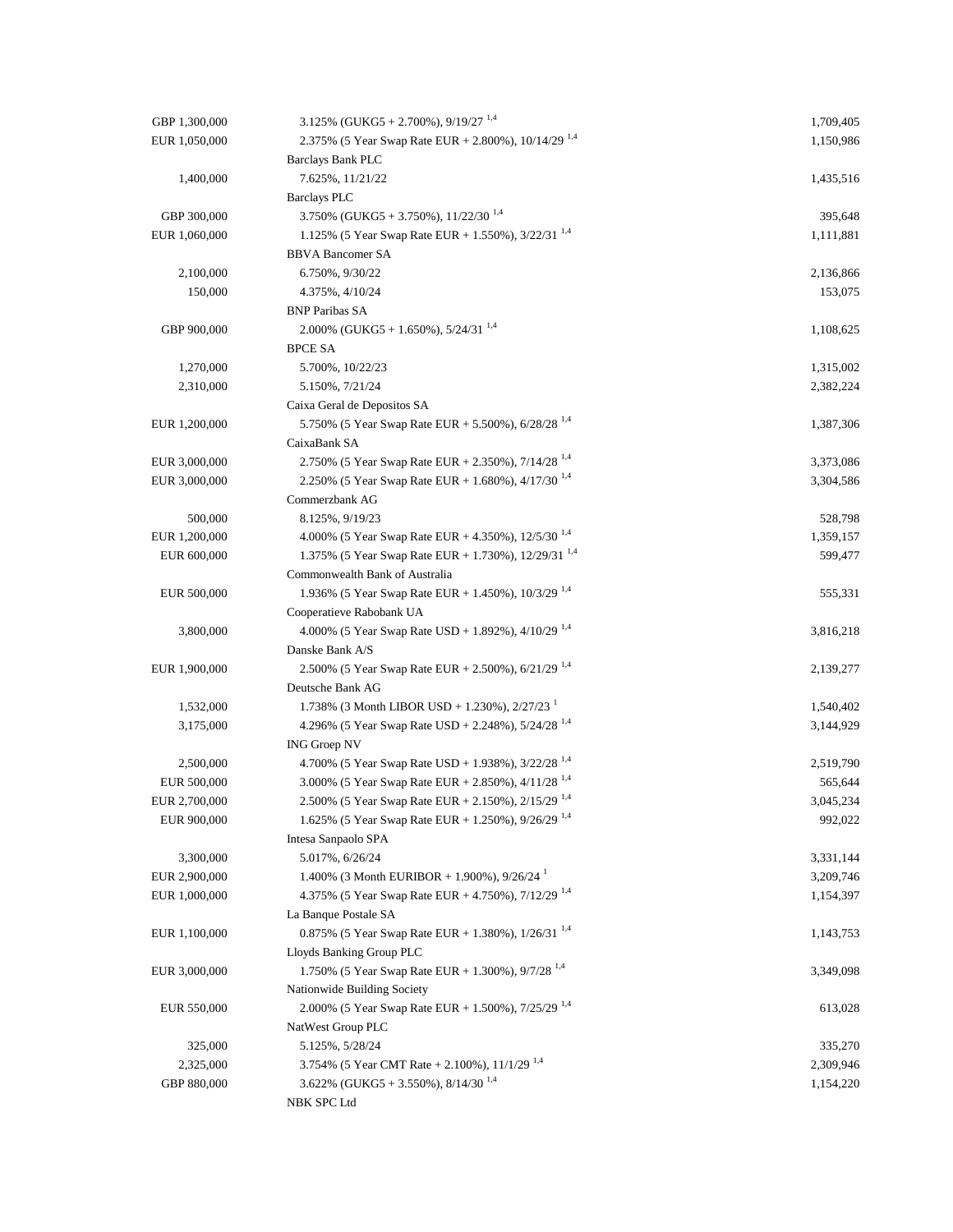| 750,000                         | 1.625% (SOFR + 1.050%), $9/15/27^{1,4}$                            | 687,041     |
|---------------------------------|--------------------------------------------------------------------|-------------|
|                                 | <b>QNB</b> Finansbank AS                                           |             |
| 900,000                         | 4.875%, 5/19/22                                                    | 902,912     |
|                                 | Raiffeisen Bank International AG                                   |             |
| EUR 1,000,000                   | 1.500% (5 Year Swap Rate EUR + 2.150%), $3/12/30^{1,4}$            | 1,036,900   |
|                                 | Santander UK PLC                                                   |             |
| 3,480,000                       | 5.000%, 11/7/23                                                    | 3,565,260   |
|                                 | Societe Generale SA                                                |             |
| 1,160,000                       | 5.000%, 1/17/24                                                    | 1,183,458   |
| EUR 1,600,000                   | 1.375% (5 Year Swap Rate EUR + 0.900%), $2/23/28^{1,4}$            | 1,772,270   |
| EUR 3,200,000                   | 1.000% (5 Year Swap Rate EUR + 1.550%), 11/24/30 <sup>1,4</sup>    | 3,378,339   |
|                                 |                                                                    |             |
|                                 | Standard Chartered PLC                                             |             |
| 1,180,000                       | 3.885% (3 Month LIBOR USD + 1.080%), $3/15/24$ <sup>1,4</sup>      | 1,189,354   |
| 1,400,000                       | 3.516% (5 Year CMT Rate + 1.850%), $2/12/30^{1.4}$                 | 1,368,587   |
| EUR 400,000                     | 1.200% (5 Year Swap Rate EUR + 1.550%), $9/23/31^{1,4}$            | 413,293     |
|                                 | UniCredit SPA                                                      |             |
| EUR 1,600,000                   | 4.875% (EUAMDB05 + 4.739%), $2/20/29^{1,4}$                        | 1,837,535   |
| EUR 450,000                     | 2.000% (5 Year Swap Rate EUR + 2.400%), 9/23/29 <sup>1,4</sup>     | 482,579     |
|                                 | Virgin Money UK PLC                                                |             |
| GBP 500,000                     | 4.000% (GUKG1 + 2.800%), $9/25/26^{1,4}$                           | 668,196     |
| GBP 2,200,000                   | 7.875% (GUKG5 + 7.128%), $12/14/28^{1,4}$                          | 3,090,141   |
| GBP 1,050,000                   | 5.125% (GUKG5 + 5.250%), $12/11/30$ <sup>1,4</sup>                 | 1,427,626   |
|                                 | Volksbank Wien AG                                                  |             |
| EUR 2,800,000                   | 2.750% (5 Year Swap Rate EURIBOR + 2.550%), 10/6/27 <sup>1,4</sup> | 3,096,916   |
|                                 | <b>Westpac Banking Corp</b>                                        |             |
| 2,545,000                       | 2.894% (5 Year CMT Rate + 1.350%), $2/4/30^{1.4}$                  | 2,457,858   |
|                                 | Zuercher Kantonalbank                                              |             |
| EUR 1,450,000                   | 2.625% (5 Year Swap Rate EUR + 1.850%), 6/15/27 <sup>1,4</sup>     | 1,609,644   |
|                                 |                                                                    | 104,060,479 |
| <b>Broadcasting: 0.3%</b>       |                                                                    |             |
|                                 | Magallanes Inc                                                     |             |
| 968,000                         | 3.638%, 3/15/25                                                    | 975,070     |
|                                 | Pinewood Finance Co Ltd                                            |             |
| GBP 500,000                     | 3.250%, 9/30/25                                                    | 637,119     |
|                                 |                                                                    |             |
|                                 |                                                                    | 1,612,189   |
| <b>Building Materials: 0.5%</b> |                                                                    |             |
|                                 | James Hardie International Finance DAC                             |             |
| EUR 1,355,000                   | 3.625%, 10/1/26                                                    | 1,518,396   |
| 922,000                         | 5.000%, $1/15/28$                                                  | 909,442     |
|                                 |                                                                    | 2,427,838   |
| Cable/Satellite TV: 0.9%        |                                                                    |             |
|                                 | Radiate Holdco LLC / Radiate Finance Inc                           |             |
| 500,000                         | 4.500%, 9/15/26                                                    | 482,344     |
|                                 | United Group BV                                                    |             |
| EUR 1,000,000                   | 4.125% (3 Month EURIBOR + 4.125%), $5/15/25$ <sup>1</sup>          | 1,100,018   |
| EUR 1,400,000                   | 3.125%, 2/15/26                                                    | 1,449,506   |
| EUR 1,360,000                   | 3.250% (3 Month EURIBOR + 3.250%), $2/15/26$ <sup>1</sup>          | 1,440,807   |
|                                 |                                                                    | 4,472,675   |
| Capital Goods: 2.2%             |                                                                    |             |
|                                 | <b>CNH</b> Industrial NV                                           |             |
| 1,000,000                       | 4.500%, 8/15/23                                                    | 1,021,479   |
|                                 | Daimler Trucks Finance North America LLC                           |             |
| 2,475,000                       | 1.625%, 12/13/24                                                   | 2,367,666   |
|                                 |                                                                    |             |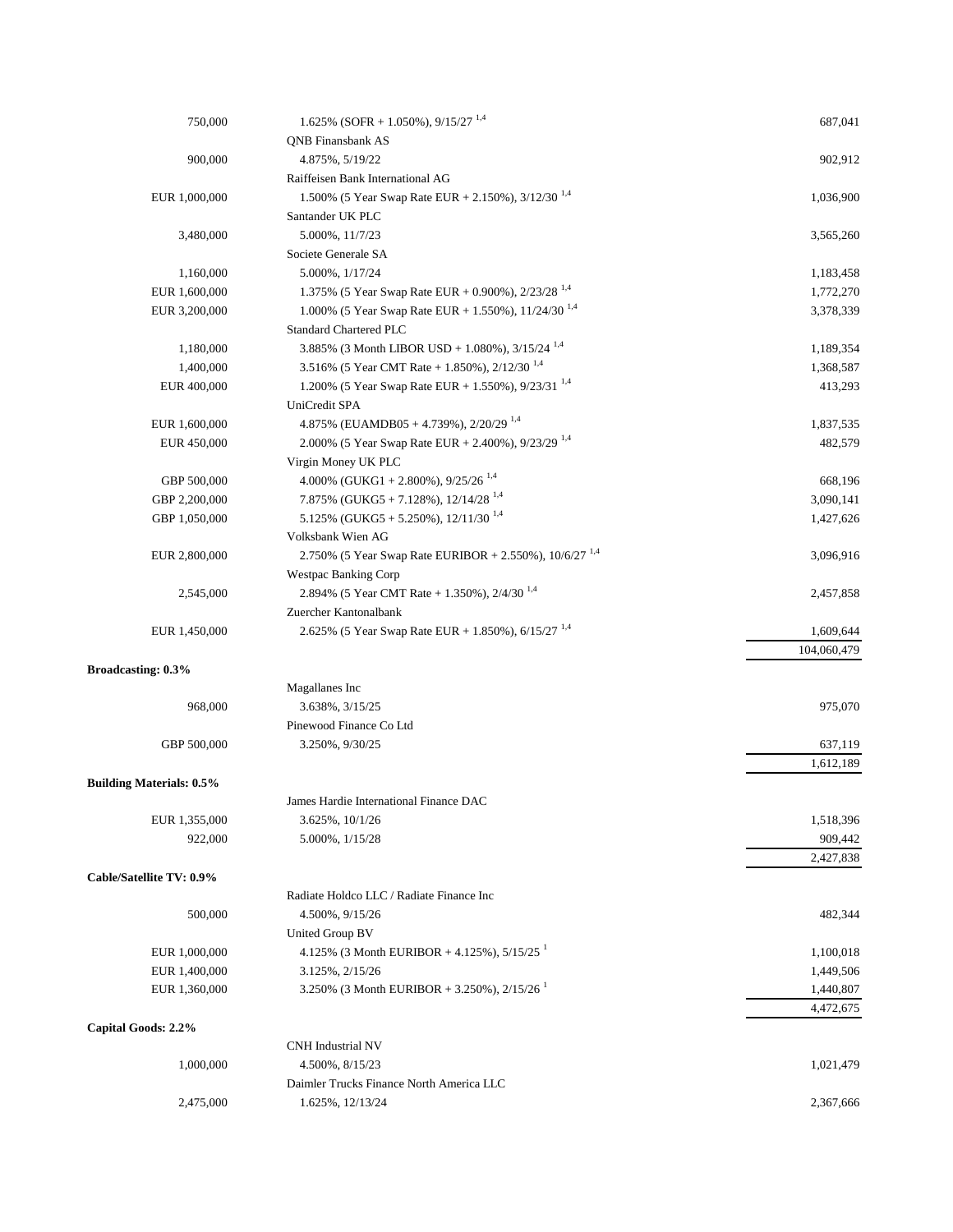| 2,300,000                             | $-$ %, 4/7/25 $8$                                         | 2,297,470  |
|---------------------------------------|-----------------------------------------------------------|------------|
|                                       | Fortune Star BVI Ltd                                      |            |
| EUR 753,000                           | 4.350%, 5/6/23                                            | 792,402    |
|                                       | Schenck Process Holding GmbH                              |            |
| EUR 800,000                           | 5.375%, 6/15/23                                           | 876,929    |
|                                       | Traton Finance Luxembourg SA                              |            |
| EUR 800,000                           | $0.125\%, 11/10/24$                                       | 859,950    |
|                                       | Westinghouse Air Brake Technologies Corp                  |            |
| 2,525,000                             | 4.400%, $3/15/24$ <sup>1</sup>                            | 2,575,060  |
|                                       |                                                           | 10,790,956 |
| Chemicals: 0.4%                       |                                                           |            |
|                                       | CNAC HK Finbridge Co Ltd                                  |            |
| 250,000                               | 3.375%, 6/19/24                                           | 249,123    |
| 240,000                               | 4.875%, 3/14/25                                           | 246,886    |
|                                       | MEGlobal Canada ULC                                       |            |
| 350,000                               | 5.000%, 5/18/25                                           | 361,627    |
|                                       | PTT Global Chemical PCL                                   |            |
| 200,000                               | 4.250%, 9/19/22                                           | 201,616    |
|                                       | Syngenta Finance NV                                       |            |
| 900,000                               | 4.441%, 4/24/23                                           | 912,528    |
|                                       |                                                           | 1,971,780  |
| Consumer-Products: 0.5%               |                                                           |            |
|                                       | GSK Consumer Healthcare Capital NL BV                     |            |
| EUR 500,000                           | 1.250%, 3/29/26                                           | 553,579    |
|                                       | Kimberly-Clark de Mexico SAB de CV                        |            |
| 1,791,000                             | 3.250%, 3/12/25                                           | 1,805,901  |
|                                       |                                                           | 2,359,480  |
| Containers: 0.1%                      |                                                           |            |
|                                       | Trivium Packaging Finance BV                              |            |
| EUR 500,000                           | 3.750% (3 Month EURIBOR + 3.750%), $8/15/26$ <sup>1</sup> | 549,325    |
|                                       |                                                           |            |
| Diversified Financial Services: 16.6% |                                                           |            |
|                                       | AerCap Ireland Capital DAC / AerCap Global Aviation Trust |            |
| 1,520,000                             | 4.500%, 9/15/23                                           | 1,532,991  |
| 815,000                               | 1.150%, 10/29/23                                          | 781,051    |
| 1,801,000                             | 3.150%, 2/15/24                                           | 1,771,224  |
| 775,000                               | 1.650%, 10/29/24                                          | 733,257    |
| 375,000                               | 2.450%, 10/29/26                                          | 347,301    |
|                                       | Air Lease Corp                                            |            |
| 2,560,000                             | 2.200%, 1/15/27                                           | 2,376,677  |
|                                       | Aircastle Ltd                                             |            |
| 350,000                               | $5.000\%$ , $4/1/23$                                      | 355,825    |
| 1,200,000                             | 4.400%, 9/25/23                                           | 1,205,980  |
| 897,000                               | 4.125%, 5/1/24                                            | 896,837    |
| 1,930,000                             | 4.250%, 6/15/26                                           | 1,900,671  |
|                                       | AnaCap Financial Europe SA SICAV-RAIF                     |            |
| EUR 1,000,000                         | 5.000% (3 Month EURIBOR + 5.000%), $8/1/24$ <sup>1</sup>  | 1,049,353  |
|                                       | Ares Capital Corp                                         |            |
| 2,370,000                             | 3.500%, 2/10/23                                           | 2,383,696  |
| 1,680,000                             | 4.200%, 6/10/24                                           | 1,694,706  |
| 1,000,000                             | 4.250%, 3/1/25                                            | 1,001,515  |
| 200,000                               | 3.250%, 7/15/25                                           | 194,462    |
|                                       | Aviation Capital Group LLC                                |            |
|                                       |                                                           |            |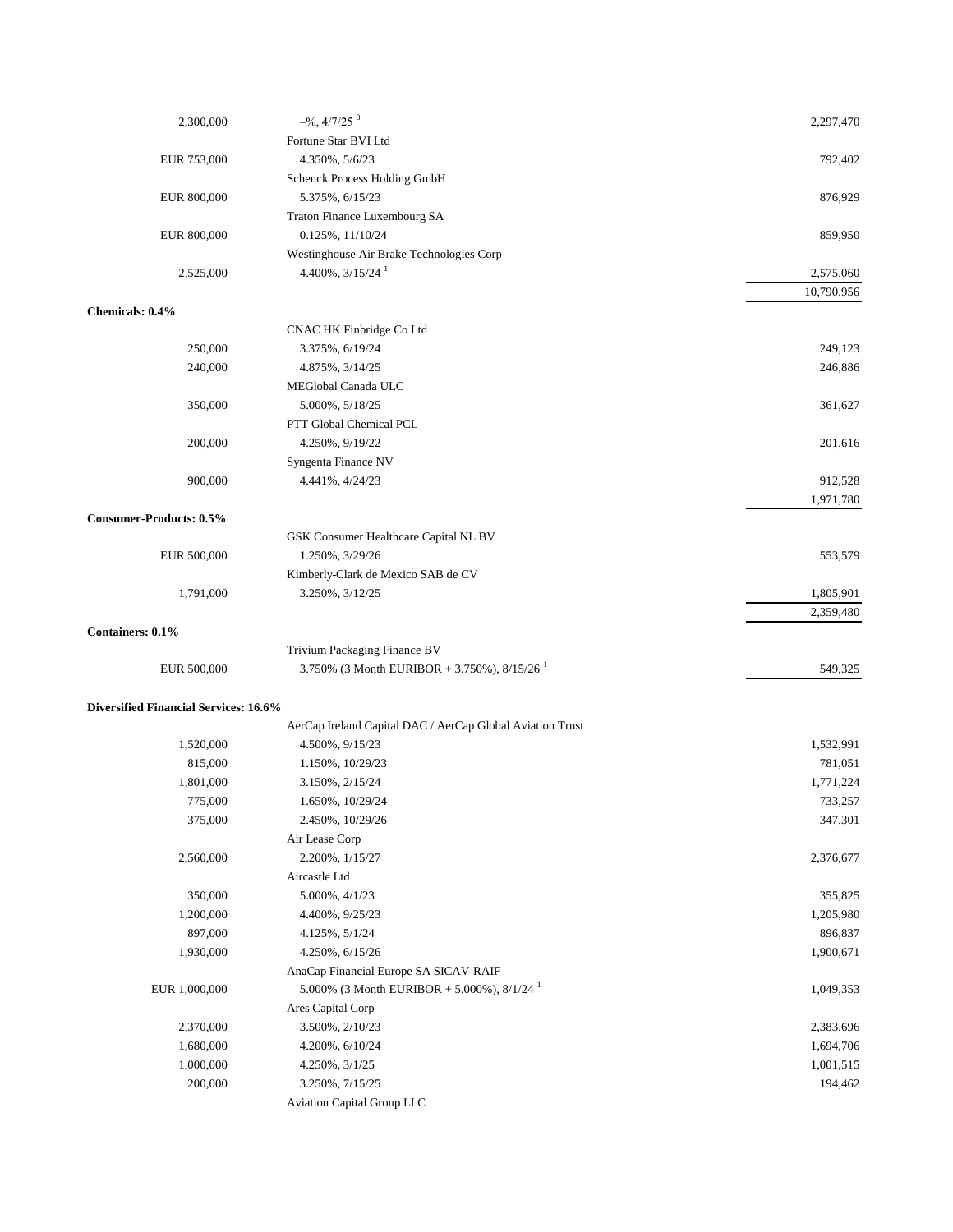| 2,370,000     | 3.875%, 5/1/23                                                      | 2,382,405 |
|---------------|---------------------------------------------------------------------|-----------|
| 1,500,000     | 5.500%, 12/15/24                                                    | 1,546,750 |
|               | Avolon Holdings Funding Ltd                                         |           |
| 700,000       | 5.125%, 10/1/23                                                     | 713,078   |
|               | AXA Logistics Europe Master SCA                                     |           |
| EUR 575,000   | 0.375%, 11/15/26                                                    | 597,909   |
|               | <b>BOC</b> Aviation Ltd                                             |           |
| 460,000       | 2.750%, 12/2/23                                                     | 456,206   |
|               | Bracken MidCo1 PLC                                                  |           |
| GBP 775,000   | 6.750% Cash or 7.000% PIK, 11/1/27 PIK                              | 982,204   |
|               | CDBL Funding 2                                                      |           |
| 1,050,000     | 3.000%, 8/1/22                                                      | 1,050,126 |
|               | Credit Suisse Group AG                                              |           |
| EUR 300,000   | 0.437% (3 Month EURIBOR + 1.000%), $1/16/26$                        | 328,044   |
| 900,000       | 7.500% (5 Year Swap Rate USD + 4.598%), $12/11/23$ <sup>1,4,5</sup> | 933,187   |
| 450,000       | 6.250% (5 Year Swap Rate USD + 3.455%), 12/18/24 <sup>1,4,5</sup>   | 455,043   |
|               | DAE Funding LLC                                                     |           |
| 800,000       | 1.550%, 8/1/24                                                      | 756,917   |
| 1,492,000     | 2.625%, 3/20/25                                                     | 1,421,130 |
|               | DAE Sukuk Difc Ltd                                                  |           |
| 1,080,000     | 3.750%, 2/15/26                                                     | 1,054,971 |
|               | doValue SPA                                                         |           |
| EUR 1,050,000 | 3.375%, 7/31/26                                                     | 1,119,485 |
|               | Encore Capital Group Inc                                            |           |
| GBP 775,000   | 5.375%, 2/15/26                                                     | 1,014,767 |
|               | Garfunkelux Holdco 3 SA                                             |           |
| EUR 1,520,000 | 6.750%, 11/1/25                                                     | 1,679,559 |
| EUR 2,700,000 | 6.250% (3 Month EURIBOR + 6.250%), $5/1/26$                         | 2,991,804 |
|               | Hoist Finance AB                                                    |           |
| EUR 2,500,000 | 2.750%, 4/3/23                                                      | 2,812,310 |
|               | Huarong Finance 2017 Co Ltd                                         |           |
| 2,000,000     | 1.465% (3 Month LIBOR USD + 1.150%), $11/7/22^{-1}$                 | 1,987,500 |
|               | Huarong Finance 2019 Co Ltd                                         |           |
| 520,000       | 1.613% (3 Month LIBOR USD + 1.125%), $2/24/23$ <sup>1</sup>         | 512,200   |
|               | Huarong Universe Investment Holding Ltd                             |           |
| EUR 1,300,000 | 1.625%, 12/5/22                                                     | 1,348,609 |
|               | Icahn Enterprises LP / Icahn Enterprises Finance Corp               |           |
| 2,360,000     | 6.375%, 12/15/25                                                    | 2,381,299 |
|               | <b>ICBCIL Finance Co Ltd</b>                                        |           |
| 1,000,000     | 1.606% (3 Month LIBOR USD + 1.100%), $5/15/23$ <sup>1</sup>         | 1,000,717 |
|               | ICD Funding Ltd                                                     |           |
| 3,450,000     | 4.625%, 5/21/24                                                     | 3,511,941 |
|               | Intrum AB                                                           |           |
| EUR 500,000   | 4.875%, 8/15/25                                                     | 558,778   |
|               | IS Hong Kong Investment Ltd                                         |           |
| 1,000,000     | 2.900%, 12/30/22                                                    | 998,998   |
|               | Jerrold Finco PLC                                                   |           |
| GBP 1,075,000 | 4.875%, 1/15/26                                                     | 1,363,388 |
|               | LeasePlan Corp NV                                                   |           |
| EUR 400,000   | 0.250%, 9/7/26                                                      | 413,850   |
|               | <b>Lincoln Financing SARL</b>                                       |           |
| EUR 1,080,000 | 3.625%, 4/1/24                                                      | 1,195,336 |
|               | Mirae Asset Securities Co Ltd                                       |           |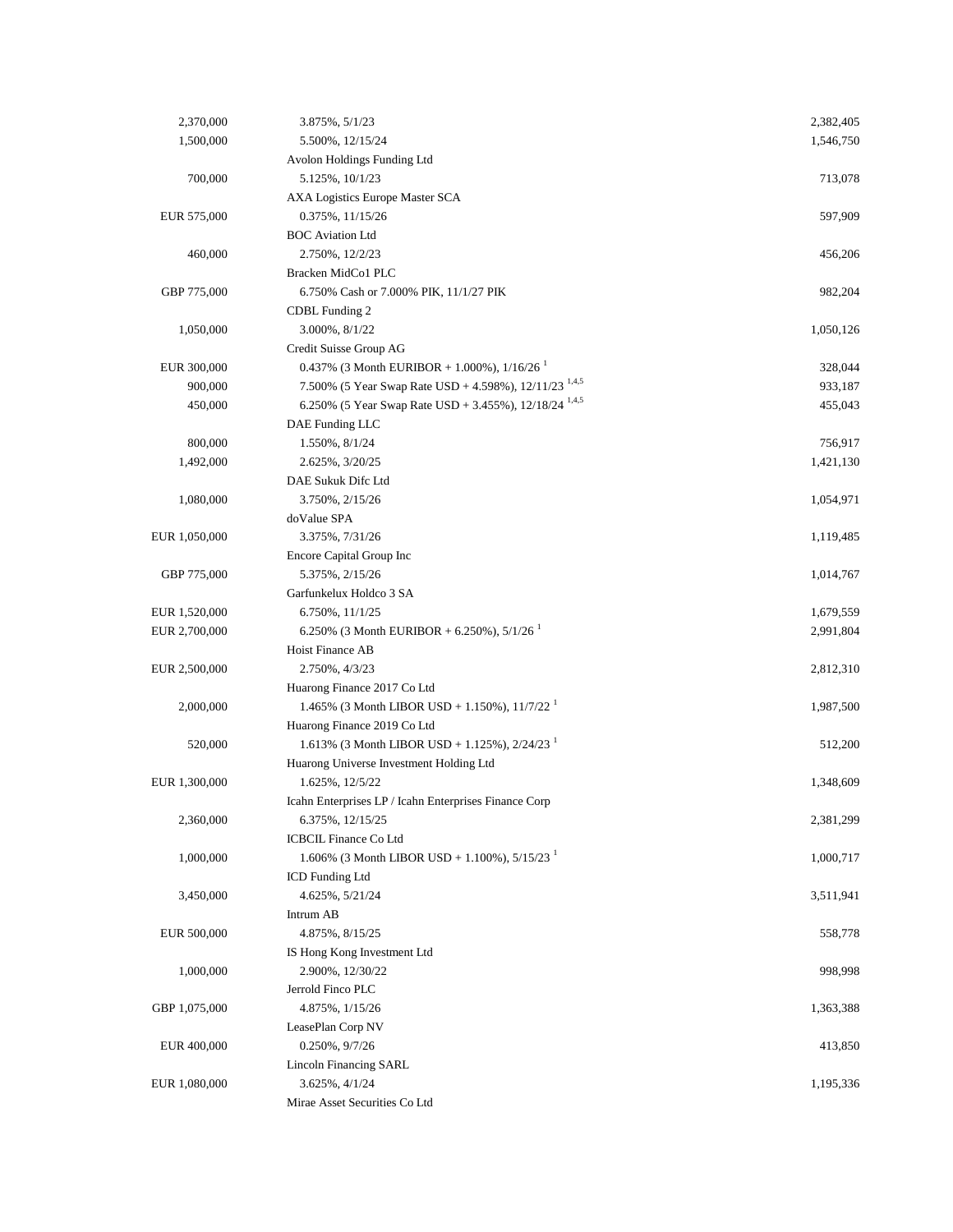| 500,000                 | 2.125%, 7/30/23                                            | 493,114    |
|-------------------------|------------------------------------------------------------|------------|
| 1,180,000               | 2.625%, 7/30/25                                            | 1,142,351  |
|                         | Mitsubishi HC Capital UK PLC                               |            |
| EUR 425,000             | $-$ %, 10/29/24 $8$                                        | 456,748    |
|                         | Nexi SPA                                                   |            |
| EUR 1,580,000           | 1.625%, 4/30/26                                            | 1,669,969  |
|                         | Owl Rock Capital Corp                                      |            |
| 2,705,000               | 4.000%, 3/30/25 <sup>6</sup>                               | 2,665,748  |
| 1,115,000               | 3.750%, 7/22/25                                            | 1,081,160  |
|                         | Park Aerospace Holdings Ltd                                |            |
|                         |                                                            |            |
| 2,000,000               | 4.500%, 3/15/23                                            | 2,015,299  |
| 2,320,000               | 5.500%, 2/15/24                                            | 2,377,706  |
|                         | <b>REC</b> Ltd                                             |            |
| 800,000                 | 5.250%, 11/13/23                                           | 819,740    |
| 1,300,000               | 3.375%, 7/25/24                                            | 1,286,374  |
| 200,000                 | 3.500%, 12/12/24                                           | 198,255    |
| 200,000                 | 2.250%, 9/1/26                                             | 184,924    |
| 840,000                 | 2.750%, 1/13/27                                            | 788,357    |
|                         | Sherwood Financing PLC                                     |            |
| EUR 1,520,000           | 4.625% (3 Month EURIBOR + 4.625%), $11/15/27$ <sup>1</sup> | 1,663,853  |
|                         | Shriram Transport Finance Co Ltd                           |            |
| 900,000                 | 4.150%, 7/18/25                                            | 858,375    |
|                         | SoftBank Group Corp                                        |            |
| 750,000                 | 3.125%, 1/6/25                                             | 696,562    |
| 1,475,000               | 4.000%, 7/6/26                                             | 1,361,499  |
|                         | Tesco Personal Finance Group PLC                           |            |
| GBP 150,000             | $3.500\%$ , $7/25/25$ <sup>1</sup>                         | 198,437    |
|                         | TP ICAP Finance PLC                                        |            |
| GBP 256,000             | 5.250%, 1/26/24                                            | 346,639    |
|                         | <b>UBS AG</b>                                              |            |
| 3,475,000               | 5.125%, 5/15/24                                            | 3,561,194  |
|                         | <b>UBS</b> Group AG                                        |            |
| 960,000                 | 7.000% (USSW5YF + 4.866%), $2/19/25$ <sup>1,4,5</sup>      | 1,020,406  |
|                         |                                                            | 80,680,767 |
|                         |                                                            |            |
| Diversified Media: 0.2% |                                                            |            |
|                         | Adevinta ASA                                               |            |
| EUR 675,000             | 2.625%, 11/15/25                                           | 743,923    |
|                         |                                                            |            |
| Energy: $5.2\%$         |                                                            |            |
|                         | Archrock Partners LP / Archrock Partners Finance Corp      |            |
| 1,190,000               | 6.875%, 4/1/27                                             | 1,205,006  |
|                         | Blue Racer Midstream LLC / Blue Racer Finance Corp         |            |
| 2,100,000               | 7.625%, 12/15/25                                           | 2,198,479  |
|                         | Cheniere Corpus Christi Holdings LLC                       |            |
| 2,220,000               | 7.000%, 6/30/24                                            | 2,364,724  |
|                         | CrownRock LP / CrownRock Finance Inc                       |            |
| 2,170,000               | 5.625%, 10/15/25                                           | 2,214,051  |
|                         | Energean Israel Finance Ltd                                |            |
| 1,275,000               | $4.500\%,\,3/30/24$                                        | 1,264,481  |
|                         | <b>Energy Transfer LP</b>                                  |            |
| 1,000,000               | 4.250%, 4/1/24                                             | 1,020,752  |
|                         | Galaxy Pipeline Assets Bidco Ltd                           |            |
| 1,125,448               | 1.750%, 9/30/27                                            | 1,081,199  |
|                         |                                                            |            |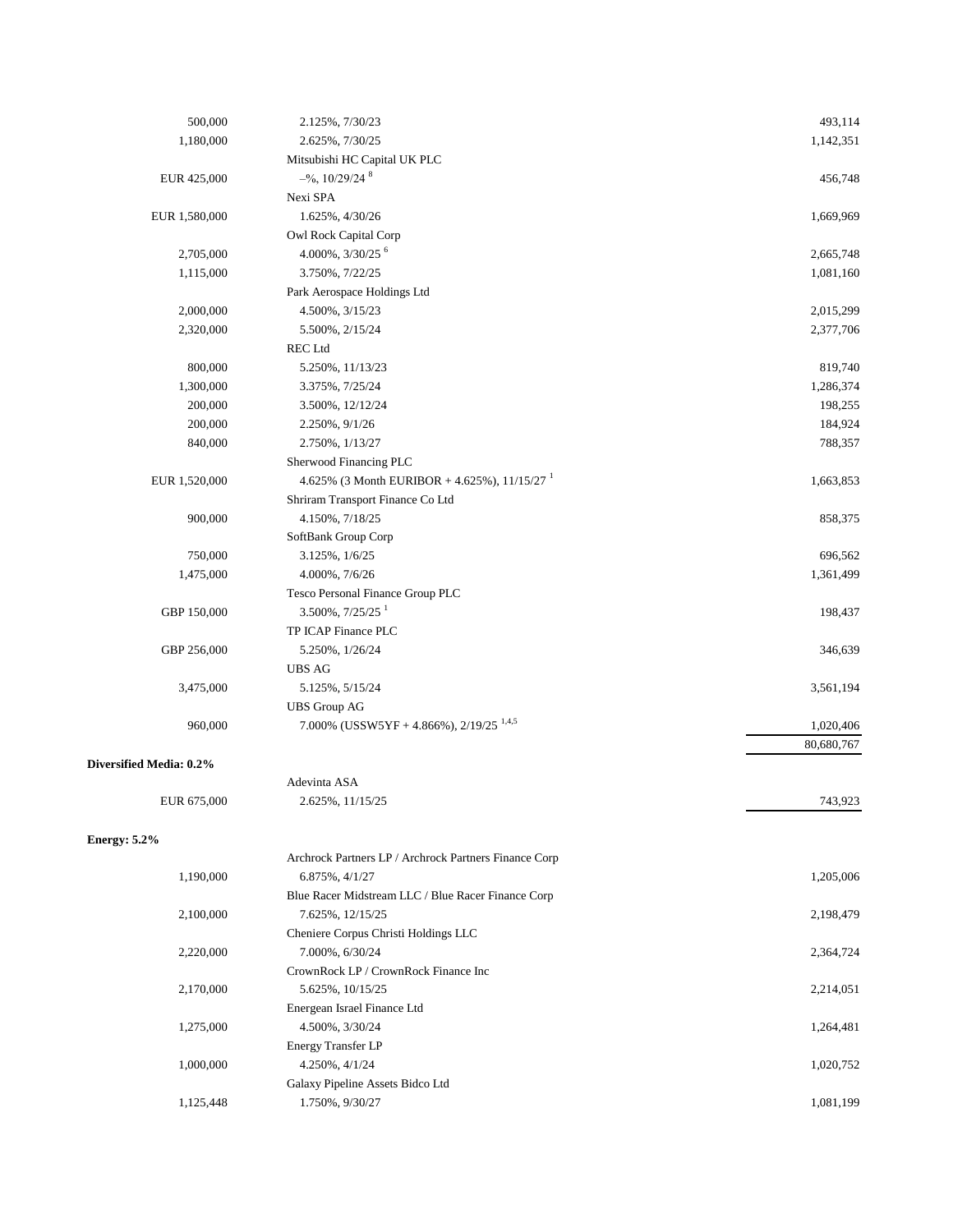|                             | Perusahaan Gas Negara Tbk PT                               |            |
|-----------------------------|------------------------------------------------------------|------------|
| 1,499,000                   | 5.125%, 5/16/24                                            | 1,554,135  |
|                             | Petroleos Mexicanos                                        |            |
| GBP 1,962,000               | 8.250%, 6/2/22                                             | 2,599,758  |
|                             | Plains All American Pipeline LP / PAA Finance Corp         |            |
| 2,176,000                   | 4.650%, 10/15/25                                           | 2,239,938  |
|                             | Ras Laffan Liquefied Natural Gas Co Ltd 3                  |            |
| 458,600                     | 5.838%, 9/30/27                                            | 490,049    |
| 750,000                     | 6.332%, 9/30/27                                            | 800,850    |
|                             | Sabine Pass Liquefaction LLC                               |            |
| 1,130,000                   | 5.750%, 5/15/24                                            | 1,184,033  |
|                             | USA Compression Partners LP / USA Compression Finance Corp |            |
| 1,180,000                   | 6.875%, 9/1/27                                             | 1,186,354  |
|                             | Wintershall Dea Finance BV                                 |            |
|                             |                                                            |            |
| EUR 3,700,000               | $0.452\%, 9/25/23$                                         | 3,998,619  |
|                             |                                                            | 25,402,428 |
| Food & Drug Retail: 0.9%    |                                                            |            |
|                             | Bellis Acquisition Co PLC                                  |            |
| GBP 575,000                 | 3.250%, 2/16/26                                            | 699,727    |
|                             | Casino Guichard Perrachon SA                               |            |
| EUR 2,100,000               | 1.865%, 6/13/22                                            | 2,326,041  |
|                             | Lion/Polaris Lux 4 SA                                      |            |
| EUR 400,000                 | 4.000% (3 Month EURIBOR + 4.000%), $7/1/26$ <sup>1</sup>   | 442,182    |
|                             | Quatrim SASU                                               |            |
| EUR 1,000,000               | 5.875%, 1/15/24                                            | 1,109,077  |
|                             |                                                            | 4,577,027  |
| Food/Beverage/Tobacco: 1.8% |                                                            |            |
|                             | Coca-Cola Europacific Partners PLC                         |            |
| 1,600,000                   | 1.500%, 1/15/27                                            | 1,464,485  |
|                             | Coca-Cola Icecek AS                                        |            |
| 1,500,000                   | 4.215%, 9/19/24                                            | 1,471,035  |
|                             | General Mills Inc                                          |            |
| EUR 500,000                 | $0.125\%, 11/15/25$                                        | 532,203    |
|                             | Herbalife Nutrition Ltd / HLF Financing Inc                |            |
| 625,000                     | 7.875%, 9/1/25                                             | 641,678    |
|                             | Louis Dreyfus Co Finance BV                                |            |
| 200,000                     | 5.250%, 6/13/23                                            | 203,900    |
| EUR 1,825,000               | 2.375%, 11/27/25                                           | 2,032,327  |
|                             | Olam International Ltd                                     |            |
| 400,000                     | 4.375%, 1/9/23                                             | 401,880    |
|                             |                                                            |            |
|                             | Sigma Alimentos S.A. de CV                                 |            |
| 850,000                     | 4.125%, 5/2/26                                             | 857,344    |
|                             | Viterra Finance BV                                         |            |
| EUR 1,000,000               | 0.375%, 9/24/25                                            | 1,042,917  |
|                             |                                                            | 8,647,769  |
| <b>Gaming: 0.6%</b>         |                                                            |            |
|                             | Caesars Entertainment Inc                                  |            |
| 1,000,000                   | 6.250%, 7/1/25                                             | 1,034,800  |
|                             | Cirsa Finance International SARL                           |            |
| EUR 275,980                 | 6.250%, 12/20/23                                           | 307,352    |
|                             | International Game Technology PLC                          |            |
| EUR 400,000                 | 3.500%, 6/15/26                                            | 446,501    |
|                             | <b>MGM</b> Resorts International                           |            |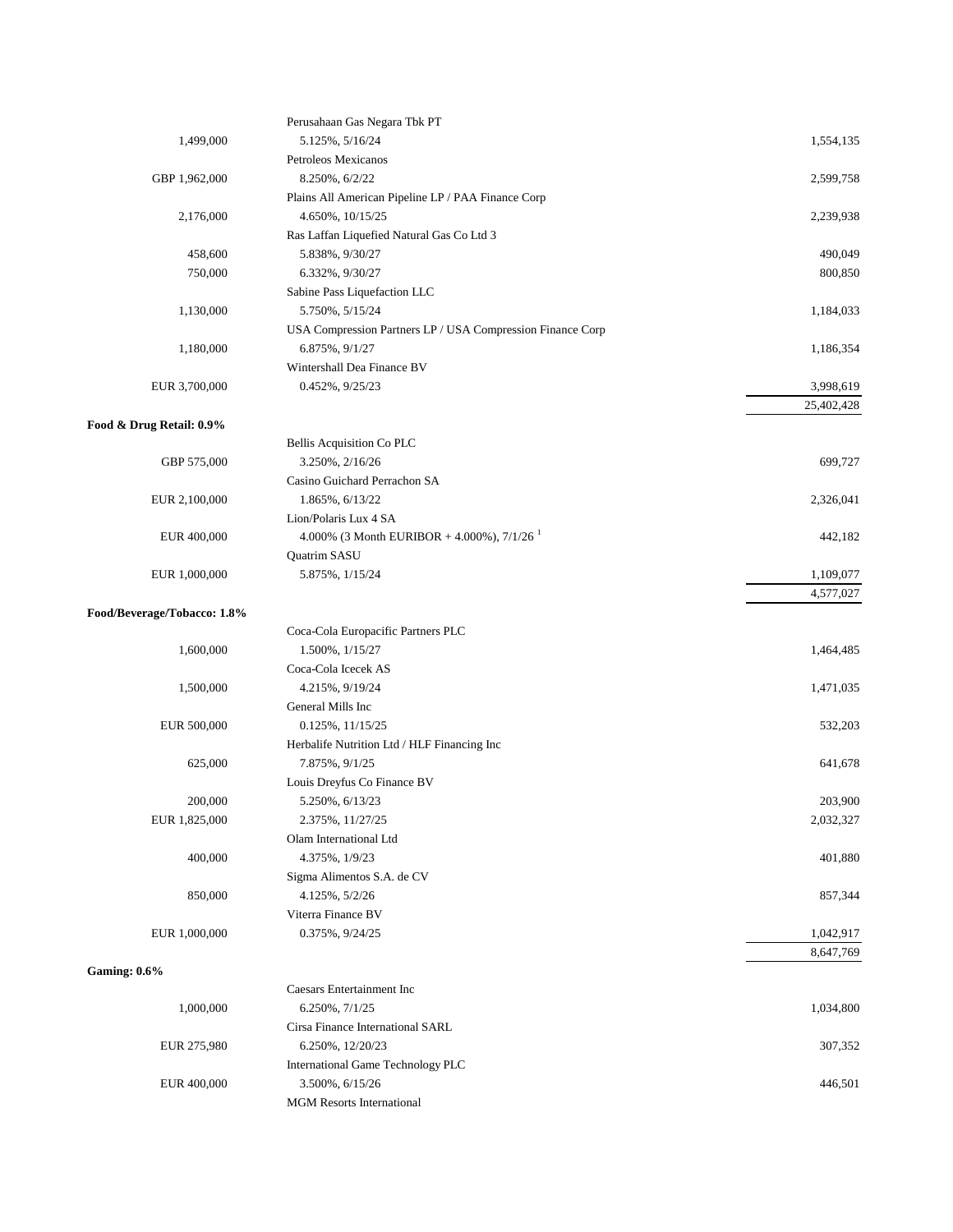| 1,250,000                      | 6.750%, 5/1/25                                                     | 1,295,806  |
|--------------------------------|--------------------------------------------------------------------|------------|
|                                |                                                                    | 3,084,459  |
| Healthcare: 2.3%               |                                                                    |            |
|                                | Bausch Health Cos Inc                                              |            |
| 1,150,000                      | 9.000%, 12/15/25                                                   | 1,192,665  |
|                                | GN Store Nord AS                                                   |            |
| EUR 760,000                    | 0.750%, 12/6/23                                                    | 836,344    |
| EUR 1,770,000                  | 0.875%, 11/25/24                                                   | 1,912,450  |
|                                | GSK Consumer Healthcare Capital UK PLC                             |            |
| 970,000                        | 3.125%, 3/24/25                                                    | 968,985    |
|                                | GSK Consumer Healthcare Capital US LLC                             |            |
| 381,000                        | 3.375%, 3/24/27                                                    | 382,124    |
|                                | MPT Operating Partnership LP / MPT Finance Corp                    |            |
| GBP 510,000                    | 2.550%, 12/5/23                                                    | 663,488    |
| EUR 300,000                    | 3.325%, 3/24/25                                                    | 343,567    |
| GBP 1,300,000                  | 2.500%, 3/24/26                                                    | 1,620,859  |
|                                | Rossini SARL                                                       |            |
| EUR 350,000                    | 3.875% (3 Month EURIBOR + 3.875%), $10/30/25$ <sup>1</sup>         | 385,050    |
|                                | Teva Pharmaceutical Finance Netherlands II BV                      |            |
| EUR 775,000                    | 3.750%, 5/9/27                                                     | 811,842    |
|                                | Teva Pharmaceutical Finance Netherlands III BV                     |            |
| 1,815,000                      | 2.800%, 7/21/23                                                    | 1,798,937  |
|                                |                                                                    | 10,916,311 |
| Homebuilders/Real Estate: 4.8% |                                                                    |            |
|                                | Akelius Residential Property                                       |            |
| EUR 1,200,000                  | $-$ %, 3/14/24 <sup>8</sup>                                        | 1,328,757  |
|                                | American Tower Corp                                                |            |
| EUR 1,000,000                  | 0.450%, 1/15/27                                                    | 1,039,856  |
|                                | <b>ARGAN SA</b>                                                    |            |
| EUR 1,400,000                  | 1.011%, 11/17/26                                                   | 1,443,001  |
|                                | <b>CTP NV</b>                                                      |            |
| EUR 400,000                    | $0.500\%$ , $6/21/25$                                              | 420,034    |
|                                | DEMIRE Deutsche Mittelstand Real Estate AG                         |            |
| EUR 1,800,000                  | 1.875%, 10/15/24                                                   | 1,942,455  |
|                                | DIC Asset AG                                                       |            |
| EUR 600,000                    | 2.250%, 9/22/26                                                    | 584,568    |
|                                | Hammerson Ireland Finance DAC                                      |            |
| EUR 325,000                    | 1.750%, 6/3/27                                                     | 333,095    |
|                                | Hammerson PLC                                                      |            |
| GBP 1,000,000                  | 3.500%, 10/27/25                                                   | 1,279,277  |
|                                | HOWOGE Wohnungs-baugesellschaft mbH                                |            |
| EUR 300,000                    | $-$ %, 11/1/24 $8$                                                 | 323,388    |
|                                | Immobiliare Grande Distribuzione SIIQ SPA                          |            |
| EUR 975,000                    | 2.125%, 11/28/24                                                   | 1,076,466  |
|                                | Ladder Capital Finance Holdings LLLP / Ladder Capital Finance Corp |            |
| 1,430,000                      | 5.250%, 10/1/25                                                    | 1,426,325  |
|                                | Lar Espana Real Estate Socimi SA                                   |            |
| EUR 500,000                    | 1.750%, 7/22/26                                                    | 536,227    |
|                                | Lennar Corp                                                        |            |
| 1,500,000                      | 5.875%, 11/15/24                                                   | 1,582,420  |
|                                | MasTec Inc                                                         |            |
| 1,180,000                      | 4.500%, 8/15/28                                                    | 1,173,706  |
|                                | NE Property BV                                                     |            |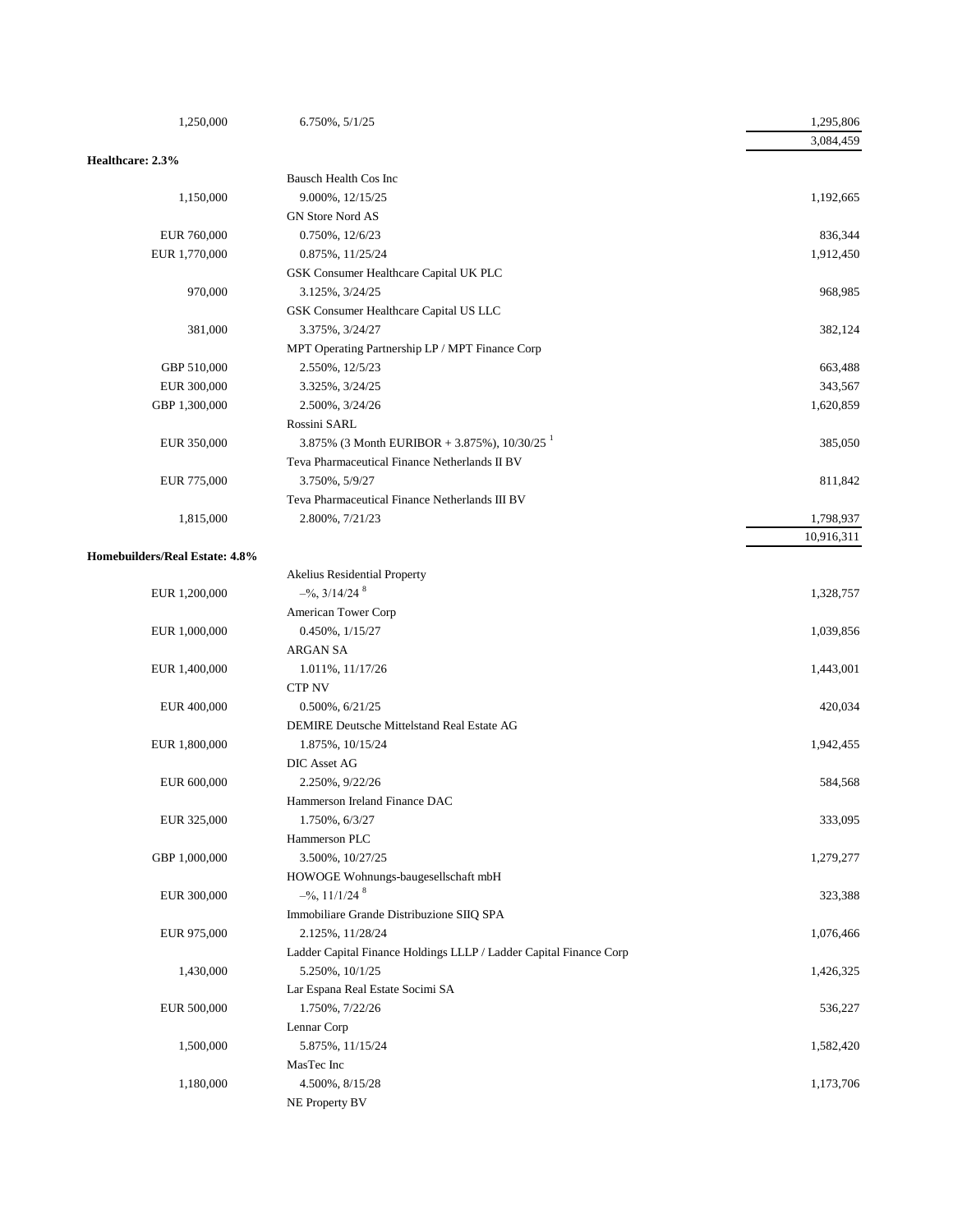| EUR 2,500,000                    | 1.750%, 11/23/24                    | 2,723,729  |
|----------------------------------|-------------------------------------|------------|
|                                  | Samhallsbyggnadsbolaget i Norden AB |            |
| EUR 650,000                      | 1.750%, 1/14/25                     | 695,597    |
|                                  | Service Properties Trust            |            |
| 1,430,000                        | 5.000%, 8/15/22                     | 1,424,788  |
|                                  | Tritax EuroBox PLC                  |            |
| EUR 600,000                      | 0.950%, 6/2/26                      | 625,661    |
|                                  | Trust Fibra Uno                     |            |
| 350,000                          | 5.250%, 12/15/24                    | 360,394    |
| 350,000                          | 5.250%, 1/30/26                     | 361,989    |
|                                  | Vivion Investments SARL             |            |
| EUR 1,000,000                    | 3.000%, 8/8/24                      | 1,067,327  |
|                                  | Webuild SPA                         |            |
| EUR 1,125,000                    | 5.875%, 12/15/25                    | 1,268,398  |
| EUR 200,000                      | 3.875%, 7/28/26                     | 209,571    |
|                                  |                                     | 23,227,029 |
| <b>Hotels: 0.7%</b>              |                                     |            |
|                                  | <b>Hyatt Hotels Corp</b>            |            |
| 485,000                          | 1.800%, 10/1/24                     | 467,507    |
|                                  | Marriott International Inc          |            |
| 125,000                          | 3.600%, 4/15/24                     | 126,459    |
|                                  | Whitbread Group PLC                 |            |
| GBP 2,000,000                    | 3.375%, 10/16/25                    | 2,639,995  |
|                                  |                                     | 3,233,961  |
| Insurance: 0.3%                  |                                     |            |
|                                  | Rothesay Life PLC                   |            |
| GBP 800,000                      | 8.000%, 10/30/25                    | 1,204,196  |
|                                  |                                     |            |
| Leisure: 1.2%                    |                                     |            |
|                                  | Carnival Corp                       |            |
| EUR 800,000                      | 1.875%, 11/7/22                     | 879,393    |
|                                  | CPUK Finance Ltd                    |            |
| GBP 375,000                      | 3.588%, 8/28/25                     | 506,146    |
| GBP 510,000                      | 6.500%, 8/28/26                     | 676,994    |
|                                  | Expedia Group Inc                   |            |
| 1,500,000                        | 6.250%, 5/1/25                      | 1,606,518  |
| 1,225,000                        | 5.000%, 2/15/26                     | 1,285,012  |
|                                  | Royal Caribbean Cruises Ltd         |            |
| 625,000                          | 9.125%, 6/15/23                     | 651,509    |
|                                  |                                     | 5,605,572  |
| Metals/Mining: 0.4%              |                                     |            |
|                                  | Gold Fields Orogen Holdings BVI Ltd |            |
| 1,700,000                        | 5.125%, 5/15/24                     | 1,736,431  |
|                                  |                                     |            |
| Paper: 0.2%                      |                                     |            |
|                                  | Inversiones CMPC SA                 |            |
| 1,000,000                        | 4.375%, 5/15/23                     | 1,017,505  |
| <b>Publishing/Printing: 0.2%</b> |                                     |            |
|                                  | Informa PLC                         |            |
| EUR 1,000,000                    | 2.125%, 10/6/25                     | 1,119,734  |
|                                  |                                     |            |

**Quasi & Foreign Government: 0.9%**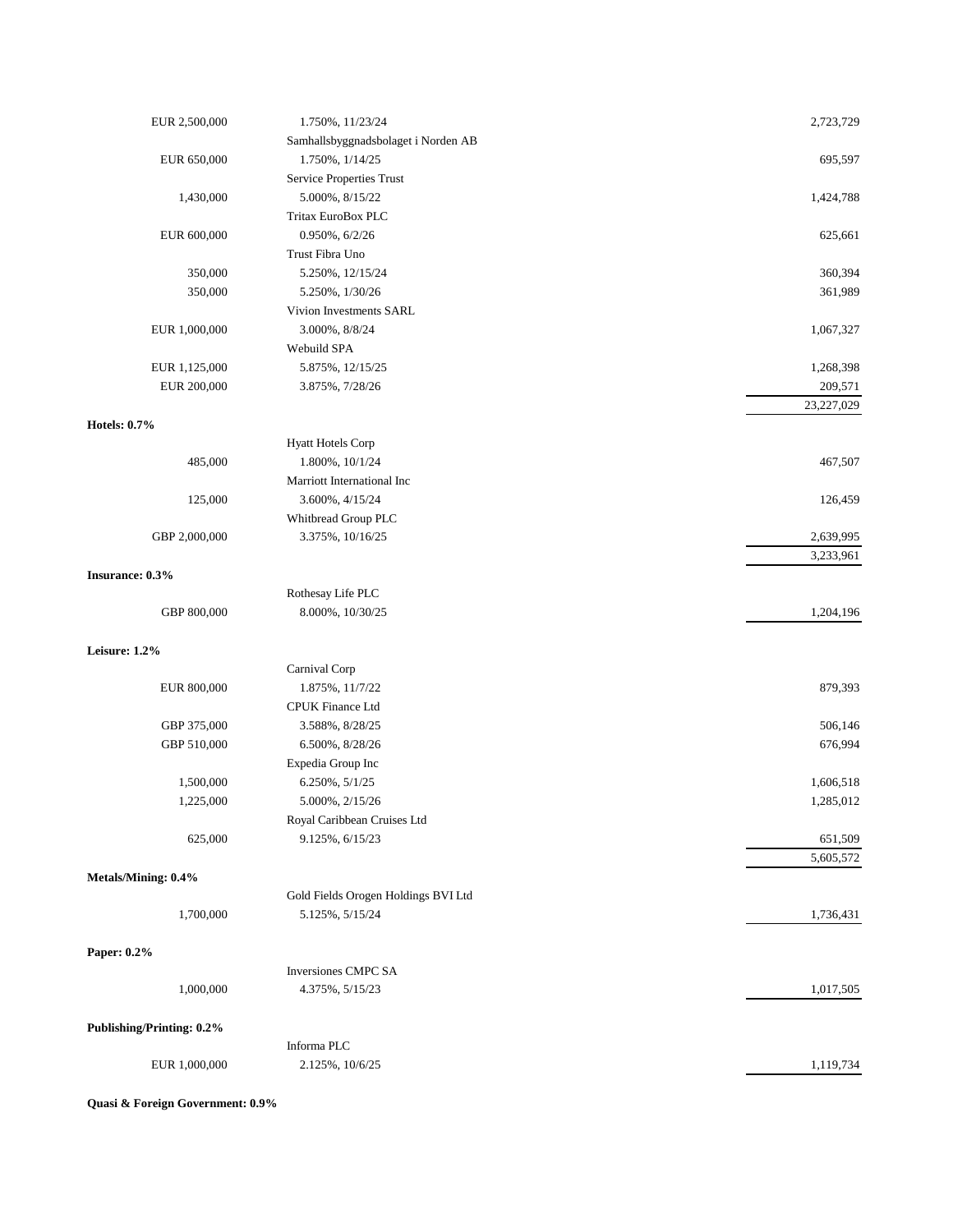|                    | African Export-Import Bank                          |           |
|--------------------|-----------------------------------------------------|-----------|
| 1,320,000          | 4.125%, 6/20/24                                     | 1,322,739 |
|                    | Eastern & Southern African Trade & Development Bank |           |
| 2,800,000          | 4.875%, 5/23/24                                     | 2,817,416 |
|                    | Emirates Development Bank PJSC                      |           |
| 420,000            | 1.639%, 6/15/26                                     | 393,787   |
|                    |                                                     | 4,533,942 |
| Railroads: 0.1%    | Getlink SE                                          |           |
| EUR 425,000        | 3.500%, 10/30/25                                    | 481,656   |
|                    |                                                     |           |
| Services: 1.2%     |                                                     |           |
|                    | <b>ISS Finance BV</b>                               |           |
| EUR 150,000        | 1.250%, 7/7/25                                      | 164,906   |
|                    | Loxam SAS                                           |           |
| EUR 1,560,000      | 3.250%, 1/14/25                                     | 1,703,773 |
|                    | Ocado Group PLC                                     |           |
| GBP 575,000        | 3.875%, 10/8/26                                     | 675,960   |
|                    | Paganini Bidco SPA                                  |           |
| EUR 425,000        | 4.250% (3 Month EURIBOR + 4.250%), $10/30/28$       | 466,625   |
|                    | Sabre GLBL Inc                                      |           |
| 1,380,000          | 7.375%, $9/1/25$                                    | 1,443,294 |
|                    | Verisure Holding AB                                 |           |
| EUR 365,000        | 3.875%, 7/15/26                                     | 395,684   |
| EUR 460,000        | 3.250%, 2/15/27                                     | 479,299   |
|                    | Zenith Finco PLC                                    |           |
| GBP 450,000        | 6.500%, 6/30/27                                     | 541,780   |
|                    |                                                     | 5,871,321 |
| <b>Steel: 0.1%</b> |                                                     |           |
|                    | JSW Steel Ltd                                       |           |
| 470,000            | 5.250%, 4/13/22                                     | 469,323   |
| Super Retail: 1.0% |                                                     |           |
|                    | AA Bond Co Ltd                                      |           |
| GBP 740,000        | 2.750%, 7/31/23                                     | 963,741   |
| GBP 985,000        | 4.875%, 7/31/24                                     | 1,318,679 |
|                    | El Corte Ingles SA                                  |           |
| EUR 1,450,000      | 3.625%, 3/15/24                                     | 1,633,878 |
|                    | Lowe's Cos Inc                                      |           |
| 366,000            | 3.350%, 4/1/27                                      | 368,909   |
|                    | PVH Corp                                            |           |
| EUR 625,000        | 3.625%, 7/15/24                                     | 720,287   |
|                    |                                                     | 5,005,494 |
| Technology: 1.7%   |                                                     |           |
|                    | ams-OSRAM AG                                        |           |
| EUR 2,100,000      | 6.000%, 7/31/25                                     | 2,392,274 |
|                    | Arqiva Broadcast Finance PLC                        |           |
| GBP 1,500,000      | 6.750%, 9/30/23                                     | 1,976,558 |
|                    | Dell International LLC / EMC Corp                   |           |
| 2,300,000          | $6.020\%$ , $6/15/26$                               | 2,496,452 |
|                    | Qorvo Inc                                           |           |
| 1,450,000          | 1.750%, 12/15/24                                    | 1,384,822 |
|                    |                                                     | 8,250,106 |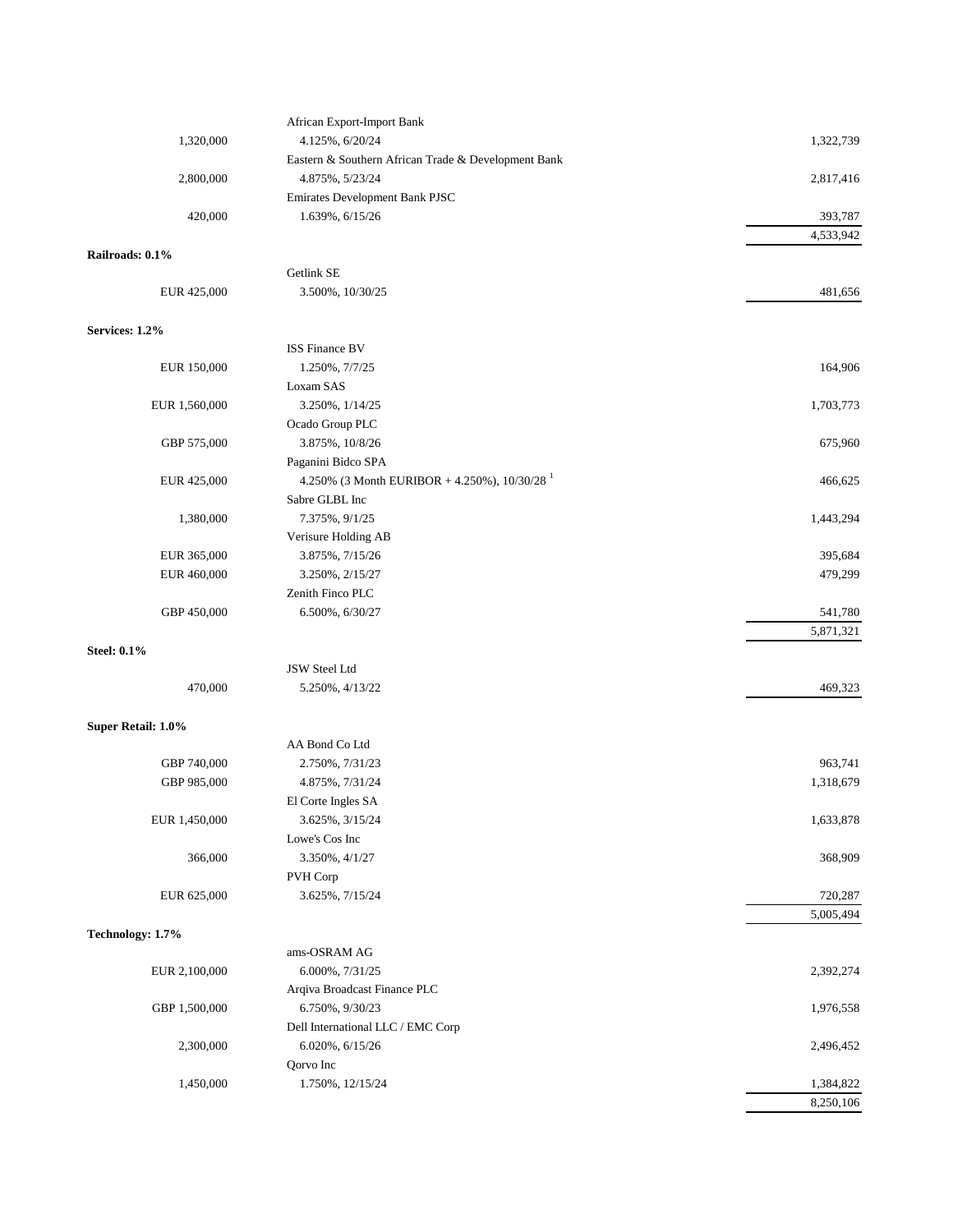#### **Telecommunications: 3.7%**

|                                                | Bharti Airtel International Netherlands BV                                      |            |
|------------------------------------------------|---------------------------------------------------------------------------------|------------|
| 1,800,000                                      | 5.350%, 5/20/24                                                                 | 1,861,854  |
|                                                | Iliad SA                                                                        |            |
| EUR 1,500,000                                  | $0.750\%, 2/11/24$                                                              | 1,609,028  |
|                                                | LCPR Senior Secured Financing DAC                                               |            |
| 540,000                                        | 6.750%, 10/15/27                                                                | 555,466    |
|                                                | PLT VII Finance SARL                                                            |            |
| EUR 375,000                                    | 4.625%, 1/5/26                                                                  | 411,046    |
| EUR 375,000                                    | 4.625% (EE0003M + 4.625%), $1/5/26$ <sup>1</sup>                                | 415,838    |
|                                                | PPF Telecom Group BV                                                            |            |
| EUR 1,600,000                                  | 3.500%, 5/20/24                                                                 | 1,800,577  |
| EUR 2,000,000                                  | 2.125%, $1/31/25$                                                               | 2,171,764  |
|                                                | Rogers Communications Inc                                                       |            |
| 844,000                                        | 2.950%, 3/15/25                                                                 | 840,476    |
|                                                | Sprint Spectrum Co LLC / Sprint Spectrum Co II LLC / Sprint Spectrum Co III LLC |            |
| 431,250                                        | 4.738%, 3/20/25                                                                 | 440,754    |
|                                                | TalkTalk Telecom Group Ltd                                                      |            |
| GBP 1,650,000                                  | 3.875%, 2/20/25                                                                 | 1,889,532  |
|                                                | Telecom Italia SPA                                                              |            |
| EUR 1,000,000                                  | 4.000%, 4/11/24                                                                 | 1,136,573  |
| 1,430,000                                      | 5.303%, 5/30/24                                                                 | 1,453,202  |
|                                                | T-Mobile USA Inc                                                                |            |
| 1,180,000                                      | 3.500%, 4/15/25                                                                 | 1,190,313  |
| 2,510,000                                      | 2.250%, 2/15/26                                                                 | 2,374,303  |
|                                                |                                                                                 | 18,150,726 |
| <b>Transportation Excluding Air/Rail: 2.8%</b> |                                                                                 |            |
|                                                | Aeroporti di Roma SPA                                                           |            |
| GBP 900,000                                    | 5.441%, 2/20/23                                                                 | 1,213,472  |
|                                                | DP World Crescent Ltd                                                           |            |
| 500,000                                        | 3.908%, 5/31/23                                                                 | 506,369    |
|                                                | Firstgroup PLC                                                                  |            |
| GBP 950,000                                    | 6.875%, 9/18/24                                                                 | 1,365,296  |
|                                                | <b>Gatwick Funding Ltd</b>                                                      |            |
| GBP 2,000,000                                  | 5.250%, 1/23/24                                                                 | 2,751,195  |
| GBP 200,000                                    | $6.125\%, 3/2/26$ <sup>1</sup>                                                  | 294,100    |
|                                                | GXO Logistics Inc                                                               |            |
| 2,175,000                                      | 1.650%, 7/15/26                                                                 | 1,969,307  |
|                                                | Heathrow Funding Ltd                                                            |            |
| GBP 1,950,000                                  | 7.125%, 2/14/24                                                                 | 2,744,689  |
|                                                | Pelabuhan Indonesia II PT                                                       |            |
| 200,000                                        | 4.250%, 5/5/25                                                                  | 203,214    |
|                                                | Rail Transit International Development Co Ltd                                   |            |
| EUR 1,500,000                                  | 1.625%, 6/22/22                                                                 | 1,654,347  |
|                                                | Stagecoach Group PLC                                                            |            |
| GBP 650,000                                    | 4.000%, 9/29/25                                                                 | 872,873    |
|                                                |                                                                                 | 13,574,862 |
| Utilities: 1.7%                                |                                                                                 |            |
|                                                | Beijing Gas Singapore Capital Corp                                              |            |
| 1,500,000                                      | 2.750%, 5/31/22                                                                 | 1,500,135  |
| 390,000                                        | 1.875%, 1/18/25                                                                 | 374,345    |
|                                                | Drax Finco PLC                                                                  |            |
| EUR 300,000                                    | 2.625%, 11/1/25                                                                 | 334,532    |
|                                                |                                                                                 |            |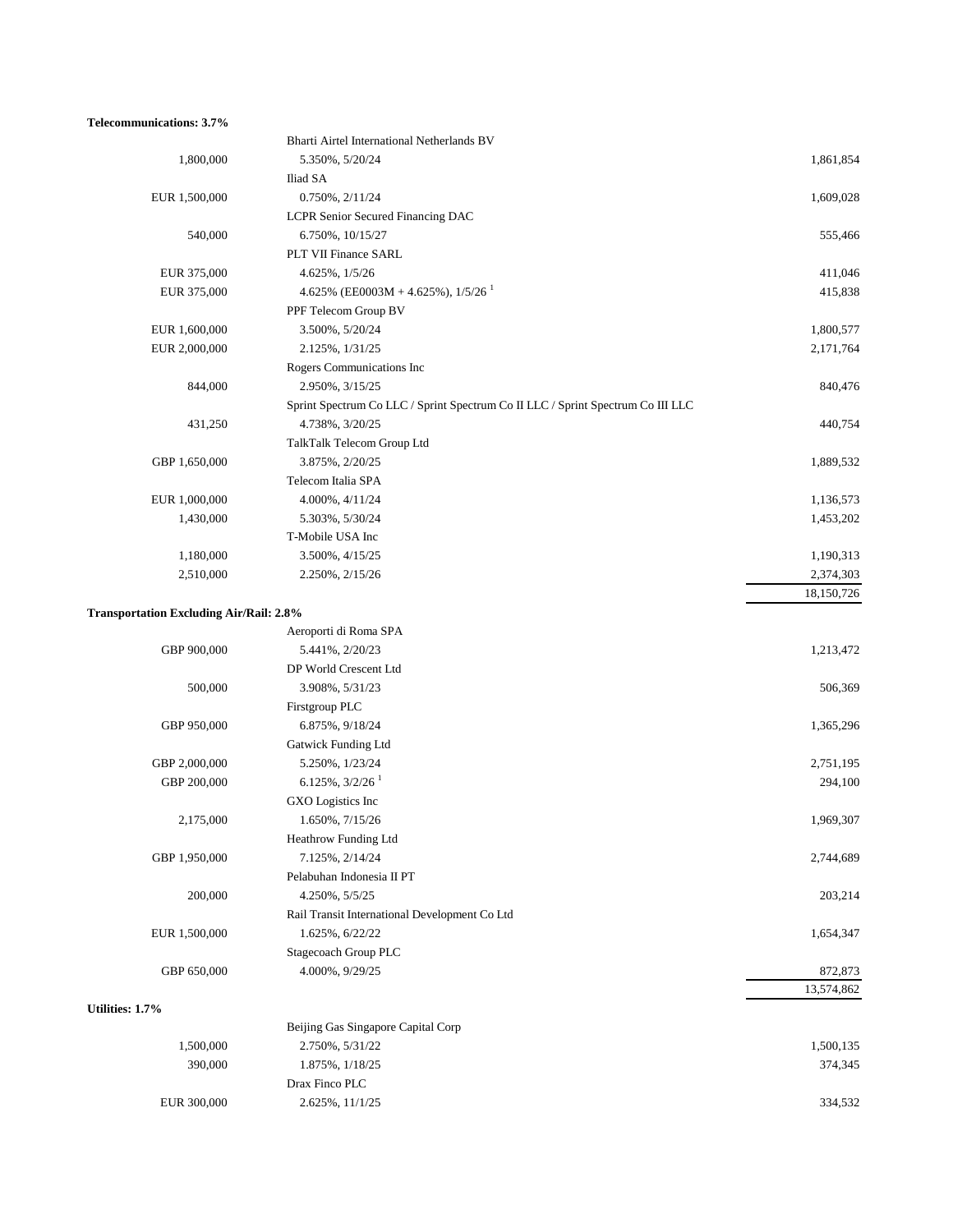|               | Hero Asia Investment Ltd           |           |
|---------------|------------------------------------|-----------|
| 200,000       | 1.500%, 11/18/23                   | 194,328   |
|               | ReNew Power Pyt Ltd                |           |
| 400,000       | 6.450%, 9/27/22                    | 401,790   |
|               | Tabreed Sukuk Spc Ltd              |           |
| 750,000       | 5.500%, 10/31/25                   | 797,272   |
|               | Thames Water Utilities Finance PLC |           |
| GBP 1,271,000 | 2.375%, 5/3/23                     | 1,662,312 |
|               | Vena Energy Capital Pte Ltd        |           |
| 3,000,000     | 3.133%, 2/26/25                    | 2,919,677 |
|               |                                    | 8,184,391 |

412,282,689

11,037,560

#### **TOTAL CORPORATE BONDS**

(Cost \$427,610,863)

#### **COLLATERALIZED LOAN OBLIGATIONS: 2.3%**

### **Collaterised Debt Obligation: 2.3%**

|               | Ares European CLO XV DAC                                   |            |
|---------------|------------------------------------------------------------|------------|
| EUR 750,000   | 0.950% (3 Month EURIBOR + 0.950%), $1/15/36$               | 821,844    |
|               | Aurium CLO IX DAC                                          |            |
| EUR 500,000   | $-$ % (3 Month EURIBOR + 0.950%), 10/28/34 <sup>1,8</sup>  | 550,693    |
|               | Aurium Clo VIII DAC                                        |            |
| EUR 780,000   | 0.850% (3 Month EURIBOR + 0.850%), $6/23/34$               | 854,900    |
|               | Barings Euro CLO 2019-1 DAC                                |            |
| EUR 500,000   | 0.960% (3 Month EURIBOR + 0.960%), $10/15/34$              | 549,278    |
|               | Capital Four CLO III DAC                                   |            |
| EUR 1,000,000 | 1.020% (3 Month EURIBOR + 1.020%), $10/15/34$              | 1,093,830  |
|               | Carlyle Global Market Strategies Euro CLO 2015-1 DAC       |            |
| EUR 500,000   | 0.960% (3 Month EURIBOR + 0.960%), $1/16/33$ <sup>1</sup>  | 548,257    |
|               | CVC Cordatus Loan Fund VIII DAC                            |            |
| EUR 1,000,000 | 0.850% (3 Month EURIBOR + 0.850%), $7/15/34$ <sup>1</sup>  | 1,093,257  |
|               | Dunedin Park CLO DAC                                       |            |
| EUR 500,000   | 0.980% (3 Month EURIBOR + 0.980%), $11/20/34$ <sup>1</sup> | 549,676    |
|               | Euro-Galaxy VII CLO DAC                                    |            |
| EUR 750,000   | 0.830% (3 Month EURIBOR + 0.830%), $7/25/35^{-1}$          | 817,334    |
|               | Hayfin Emerald CLO I DAC                                   |            |
| EUR 1,000,000 | 0.820% (3 Month EURIBOR + 0.820%), $4/17/34$               | 1,090,752  |
|               | Penta CLO 7 DAC                                            |            |
| EUR 500,000   | 0.950% (3 Month EURIBOR + 0.950%), $1/25/33^{-1}$          | 547,804    |
|               | RRE 2 Loan Management DAC                                  |            |
| EUR 500,000   | 0.860% (3 Month EURIBOR + 0.860%), $7/15/35^{-1}$          | 545,937    |
|               | RRE 6 Loan Management DAC                                  |            |
| EUR 500,000   | 0.870% (3 Month EURIBOR + 0.870%), 4/15/35 <sup>1</sup>    | 546,447    |
|               | St Paul's CLO IX DAC                                       |            |
| EUR 500,000   | 0.940% (3 Month EURIBOR + 0.940%), $7/20/35^{-1}$          | 549,702    |
|               | Tikehau CLO II DAC                                         |            |
| EUR 800,000   | 0.990% (3 Month EURIBOR + 0.990%), $9/7/35^{-1}$           | 877,849    |
|               |                                                            | 11,037,560 |
|               | OLL ATED ALIZED LO AN ODLIC ATIONS                         |            |

#### **TOTAL COLLATERALIZED LOAN OBLIGATIONS**

(Cost \$11,830,759)

### **CONVERTIBLE BONDS: 3.2%**

**Banking: 2.1%**

Abanca Corp Bancaria SA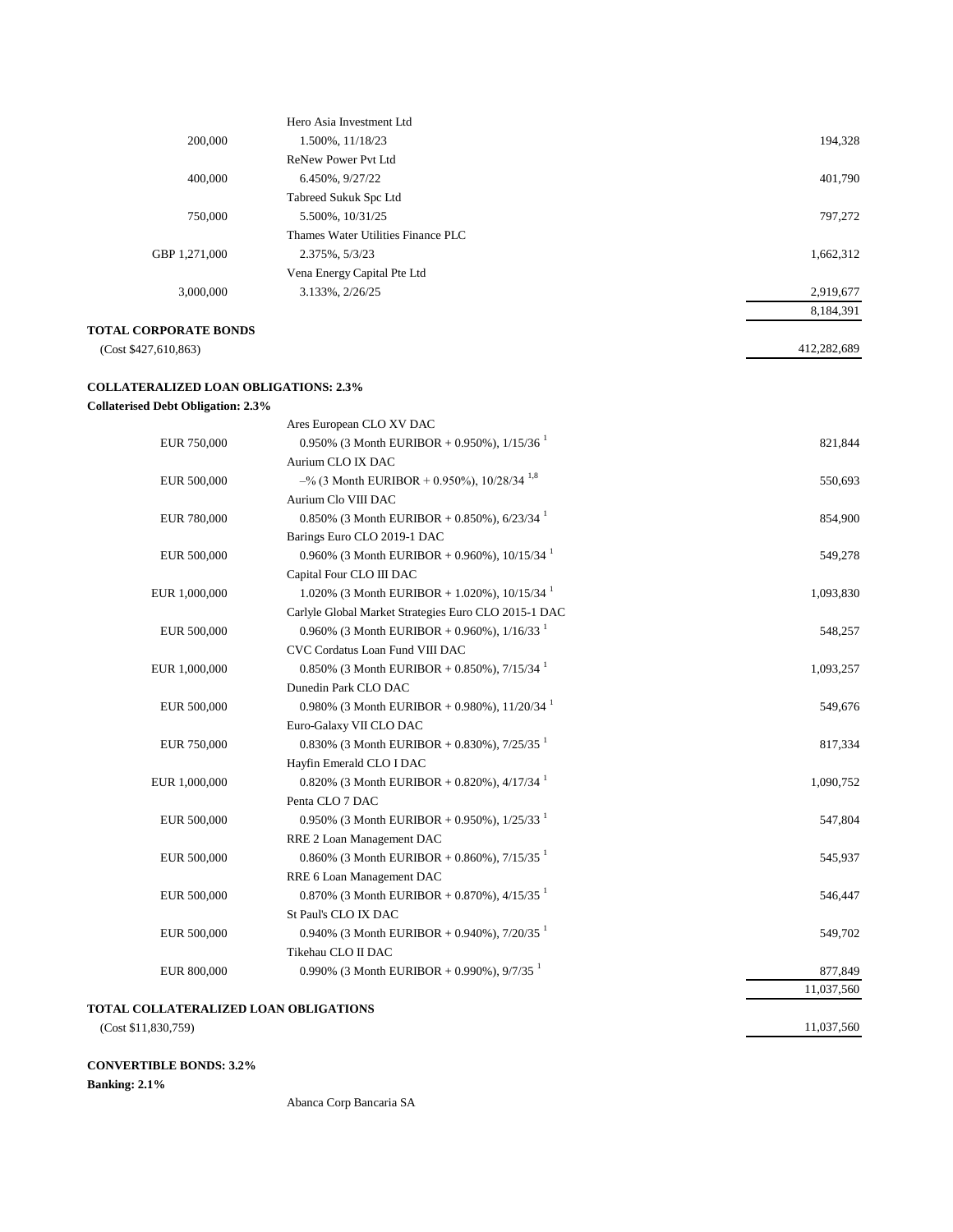| EUR 700,000                                 | 6.125% (5 Year Swap Rate EUR + 5.927%), $1/18/29$ <sup>1,4</sup>                            | 805,848    |
|---------------------------------------------|---------------------------------------------------------------------------------------------|------------|
|                                             | Australia & New Zealand Banking Group Ltd                                                   |            |
| EUR 800,000                                 | 1.125% (5 Year Swap Rate EUR + 1.400%), 11/21/29 <sup>1,4</sup>                             | 870,027    |
|                                             | Bank of Ireland Group PLC                                                                   |            |
| 1,890,000                                   | 4.125% (5 Year CMT Rate + 2.500%), $9/19/27$ <sup>1,4</sup>                                 | 1,888,677  |
|                                             | <b>Barclays PLC</b>                                                                         |            |
| EUR 2,800,000                               | 2.000% (5 Year Swap Rate EUR + 1.900%), $2/7/28$ <sup>1,4</sup>                             | 3,116,188  |
|                                             | National Australia Bank Ltd                                                                 |            |
| GBP 500,000                                 | 1.699% (GUKG5 + 1.400%), $9/15/31^{1.4}$                                                    | 608,990    |
|                                             | Standard Chartered PLC                                                                      |            |
| 2,310,000                                   | 5.200%, 1/26/24                                                                             | 2,369,869  |
|                                             | Virgin Money UK PLC                                                                         |            |
| GBP 290,000                                 | 2.625% (GUKG5 + 2.250%), $8/19/31^{1,4}$                                                    | 359,496    |
|                                             |                                                                                             | 10,019,095 |
| <b>Diversified Financial Services: 0.7%</b> |                                                                                             |            |
|                                             | Credit Suisse AG                                                                            |            |
| 3,525,000                                   | 6.500%, 8/8/23                                                                              | 3,623,030  |
|                                             |                                                                                             |            |
| Insurance: 0.4%                             |                                                                                             |            |
|                                             | QBE Insurance Group Ltd                                                                     |            |
| GBP 1,500,000                               | 6.115% (5 Year Swap Rate GBP + 5.000%), $5/24/42^{1,4}$                                     | 1,978,970  |
|                                             |                                                                                             |            |
| <b>TOTAL CONVERTIBLE BONDS</b>              |                                                                                             |            |
| (Cost \$16,339,624)                         |                                                                                             | 15,621,095 |
|                                             |                                                                                             |            |
|                                             |                                                                                             |            |
| <b>BANK LOANS: 4.8%</b>                     |                                                                                             |            |
| Airlines: 0.2%                              |                                                                                             |            |
|                                             | <b>British Airways</b>                                                                      |            |
| GBP 700,000                                 | $-$ %, 2/21/26 <sup>1,2,3,6,7</sup>                                                         | 906,999    |
|                                             |                                                                                             |            |
| Broadcasting: 0.2%                          |                                                                                             |            |
|                                             | Gray Television D                                                                           |            |
| 675,000                                     | 3.099% (1 Month LIBOR + 3.000%), $12/1/28$ <sup>1,2</sup>                                   | 672,408    |
|                                             |                                                                                             |            |
| Cable/Satellite TV: 0.2%                    |                                                                                             |            |
|                                             |                                                                                             |            |
| EUR 900,000                                 | Virgin Media 6/21 (T/L B)<br>3.500% (6 Months EurIBOR + 3.500%), $1/31/29$ <sup>1,2,6</sup> | 986,236    |
|                                             |                                                                                             |            |
|                                             |                                                                                             |            |
| Capital Goods: 0.1%                         | Ali Group                                                                                   |            |
|                                             | 2.447%, 12/20/28 <sup>1,2,3,6</sup>                                                         |            |
| 550,000                                     |                                                                                             | 542,897    |
|                                             |                                                                                             |            |
| Chemicals: 0.6%                             |                                                                                             |            |
|                                             | Flint Group TL 1L                                                                           |            |
| EUR 1,431,010                               | 5.000% (3 Months EurIBOR + 4.250%), 9/7/23 <sup>1,2</sup>                                   | 1,515,783  |
|                                             | LSF11 Skyscraper Performance (EUR) B4                                                       |            |
| EUR 1,000,000                               | 3.500% (3 Months EurIBOR + 3.500%), $9/30/27$ <sup>1,2</sup>                                | 1,097,494  |
|                                             |                                                                                             | 2,613,277  |
| <b>Diversified Financial Services: 0.2%</b> |                                                                                             |            |
|                                             | Citadel Securities B (01/21)                                                                |            |
| 487,519                                     | 2.604% (1 Month LIBOR + 2.500%), $2/2/28$ <sup>1,2</sup>                                    | 485,559    |
|                                             | <b>Trans Union</b>                                                                          |            |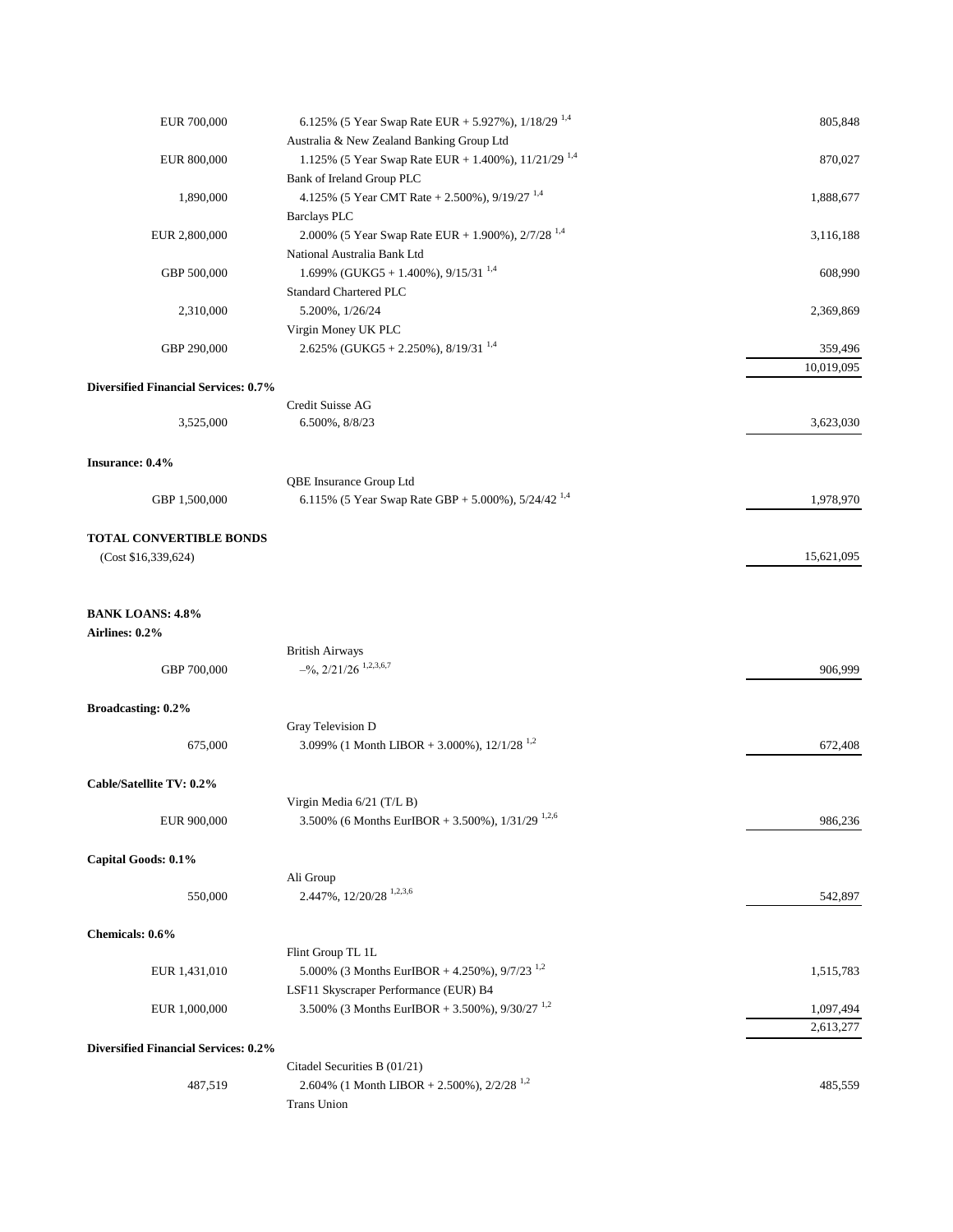| 412,522                                        | 2.750% (1 Month LIBOR + 2.250%), $12/1/28$ <sup>1,2,6</sup>                                         | 410,115                |
|------------------------------------------------|-----------------------------------------------------------------------------------------------------|------------------------|
|                                                |                                                                                                     | 895,674                |
| <b>Environmental: 0.2%</b>                     |                                                                                                     |                        |
|                                                | Clean Harbors (9/21)                                                                                |                        |
| 374,063                                        | 2.104% (1 Month LIBOR + 2.000%), $10/8/28$ <sup>1,2</sup>                                           | 371,257                |
|                                                | Covanta Holding Corporation B                                                                       |                        |
| 601,568                                        | 3.000% (1 Month LIBOR + 2.500%), $11/30/28$ <sup>1,2</sup>                                          | 599,688                |
|                                                | Covanta Holding Corporation C                                                                       |                        |
| 48,432                                         | 3.000% (1 Month LIBOR + 2.500%), $11/30/28$ <sup>1,2</sup>                                          | 48,281                 |
|                                                |                                                                                                     | 1,019,226              |
| Healthcare: 0.7%                               |                                                                                                     |                        |
|                                                | Elanco Animal Health B                                                                              |                        |
| 463,020                                        | 2.849% (1 Month LIBOR + 1.750%), $8/1/27$ <sup>1,2,6</sup>                                          | 456,473                |
|                                                | <b>HRA</b> Term Loan                                                                                |                        |
| EUR 1,500,000                                  | 3.500% (3 Months EurIBOR + 3.500%), $9/20/24$ <sup>1,2</sup>                                        | 1,653,161              |
|                                                | <b>ICON Luxembourg B</b>                                                                            |                        |
| 234,421                                        | 2.750% (3 Months LIBOR + 2.250%), $7/1/28$ <sup>1,2</sup>                                           | 233,616                |
|                                                | PRA Health Sciences (Indigo Merger) B                                                               |                        |
| 63,933                                         | 2.750% (3 Months LIBOR + 2.250%), $7/1/28$ <sup>1,2</sup>                                           | 63,714                 |
|                                                | Ramsay B 2027                                                                                       |                        |
| EUR 1,000,000                                  | 2.500% (3 Months EurIBOR + 2.500%), $4/22/27$ <sup>1,2</sup>                                        | 1,088,163              |
|                                                |                                                                                                     | 3,495,127              |
| Services: 0.9%                                 |                                                                                                     |                        |
|                                                | Assystem New B                                                                                      |                        |
| EUR 3,000,000                                  | 4.250% (6 Months EurIBOR + 4.250%), $9/28/24^{1,2}$                                                 | 3,240,296              |
|                                                | Fugue Finance (Nord Anglia)                                                                         |                        |
| EUR 1,000,000                                  | 3.250% (3 Months EurIBOR + 3.250%), $9/1/24$ <sup>1,2,6</sup>                                       | 1,094,734              |
|                                                | Summer (BC) Bidco ADDITIONAL B2 (6/21) (Kantar)                                                     |                        |
| 199,000                                        | 5.250% (3 Months LIBOR + 4.500%), $12/25/26^{1,2}$                                                  | 198,171                |
|                                                |                                                                                                     | 4,533,201              |
| Super Retail: 0.4%                             |                                                                                                     |                        |
|                                                | L1R HB Finance (Holland & Barrett)                                                                  |                        |
| GBP 2,015,319                                  | 5.337% (3 Months LIBOR + 5.250%), 8/31/24 <sup>1,2</sup>                                            | 1,868,308              |
| Technology: 0.2%                               |                                                                                                     |                        |
|                                                | GFK B (4/21)                                                                                        |                        |
| EUR 1,000,000                                  | 3.500% (3 Months EurIBOR + 3.500%), $5/10/28$ <sup>1,2</sup>                                        | 1,091,874              |
|                                                |                                                                                                     |                        |
| <b>Telecommunications: 0.4%</b>                |                                                                                                     |                        |
|                                                | WP/AP Telcom (EUR) (T-Mobile Netherlands)                                                           |                        |
| EUR 1,750,000                                  | $4.000\%$ , $3/25/29$ <sup>1,2,3,6</sup>                                                            | 1,931,108              |
|                                                |                                                                                                     |                        |
| <b>Transportation Excluding Air/Rail: 0.5%</b> | First Student Bidco B (First Transit)                                                               |                        |
|                                                | 3.500% (3 Months LIBOR + 3.000%), $7/21/28^{1.2}$                                                   |                        |
| 383,008                                        |                                                                                                     | 380,401                |
|                                                | First Student Bidco C (First Transit)<br>3.500% (3 Months LIBOR + 3.000%), $7/21/28$ <sup>1,2</sup> |                        |
| 141,733                                        |                                                                                                     | 140,769                |
|                                                | Silk Bidco B (Hurtigruten)<br>4.000% (6 Months EurIBOR + 4.000%), $2/22/25$ <sup>1,2</sup>          |                        |
| EUR 2,000,000                                  |                                                                                                     | 1,999,867<br>2,521,037 |
| <b>TOTAL BANK LOANS</b>                        |                                                                                                     |                        |
| (Cost \$24,910,276)                            |                                                                                                     | 23,077,372             |
|                                                |                                                                                                     |                        |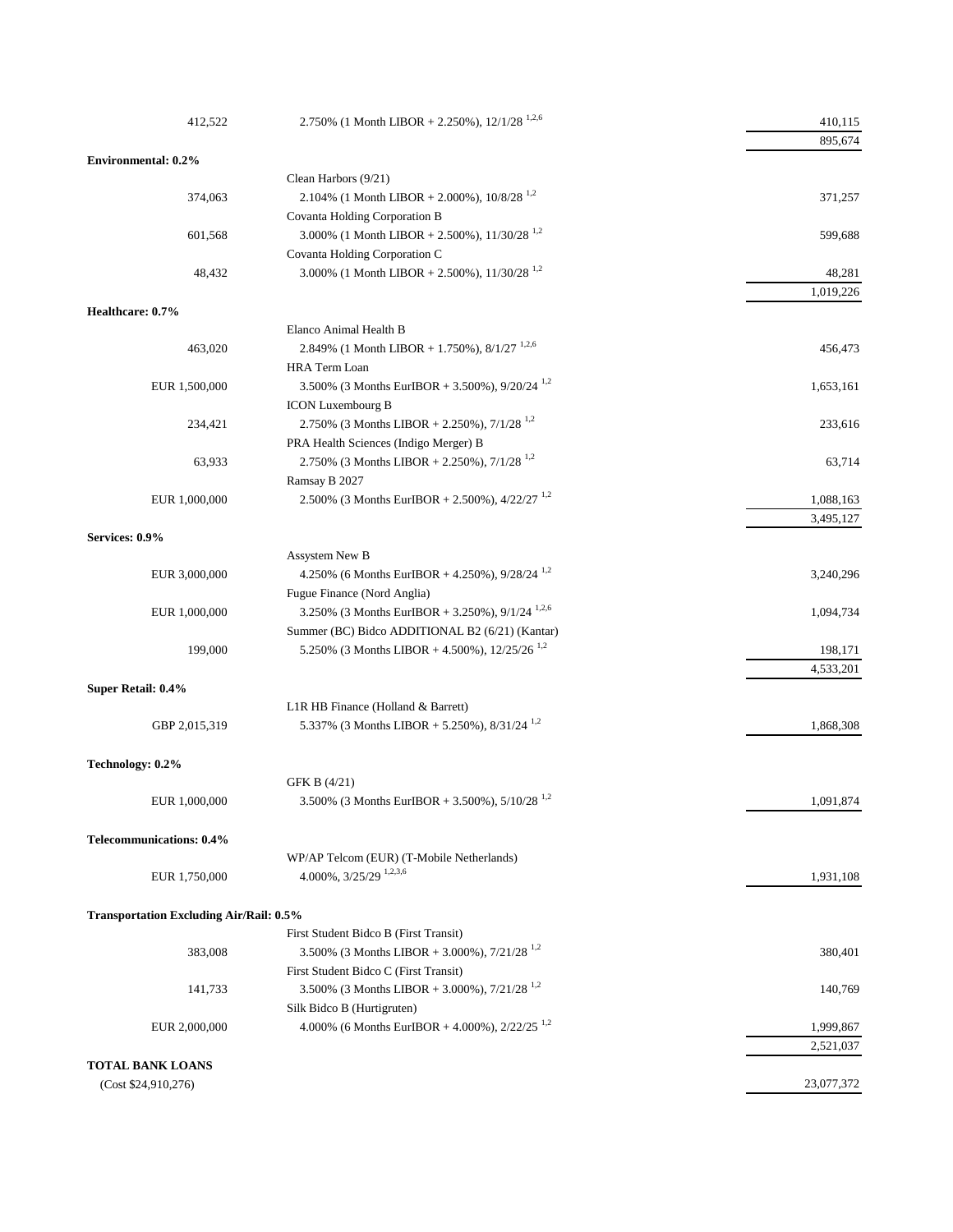#### **TOTAL INVESTMENTS IN SECURITIES: 95.1%**

**TOTAL NET ASSETS: 100.0%** (Cost \$480,691,523) Other Assets in Excess of Liabilities: 4.9% 462,018,716 24,037,900 \$ 486,056,616

- † In USD unless otherwise indicated.
- CMT Constant Maturity Treasury Rate

EUR Euro

- EURIBOR Euro Interbank Offered Rate
	- GBP Great Britain Pound
	- LIBOR London Interbank Offered Rate
		- PIK Payment-in-Kind represents the security may pay interest in additional par.
	- SOFR Secured Overnight Financing Rate
	- USD United States Dollar
		- <sup>1</sup> Variable rate security; rate shown is the rate in effect on March 31, 2022. An index may have a negative rate. Interest rate may also be subject to a cap or floor.

<sup>2</sup> Bank loans generally pay interest at rates which are periodically determined by reference to a base lending rate plus a premium. All loans carry a variable rate of interest. These base lending rates are generally (i) the Prime Rate offered by one or more major United States banks, (ii) the lending rate offered by one or more European banks such as the London Interbank Offered Rate ("LIBOR") or (iii) the Certificate of Deposit rate. Bank Loans, while exempt from registration, under the Securities Act of 1933, contain certain restrictions on resale and cannot be sold publicly. Floating rate bank loans often require prepayments from excess cash flow or permit the borrower to repay at its election. The degree to which borrowers repay, whether as a contractual requirement or at their election, cannot be predicted with accuracy.

- <sup>3</sup> Denotes investments purchased on a when-issued or delayed delivery basis.
- <sup>4</sup> Fixed-to-variable or fixed-to-float bond; rate shown is the rate in effect on March 31, 2022.
- An index may have a negative rate. Interest rate may also be subject to a cap or floor.
- <sup>5</sup> Perpetual call date security. Date shown is next call date.
- <sup>6</sup> All or a portion of the loan may be unfunded.
- <sup>7</sup> Security is fair valued under the Board of Trustees and is categorized as a Level 3 security. Significant unobservable inputs were used to determine fair value.
- <sup>8</sup> Zero coupon security.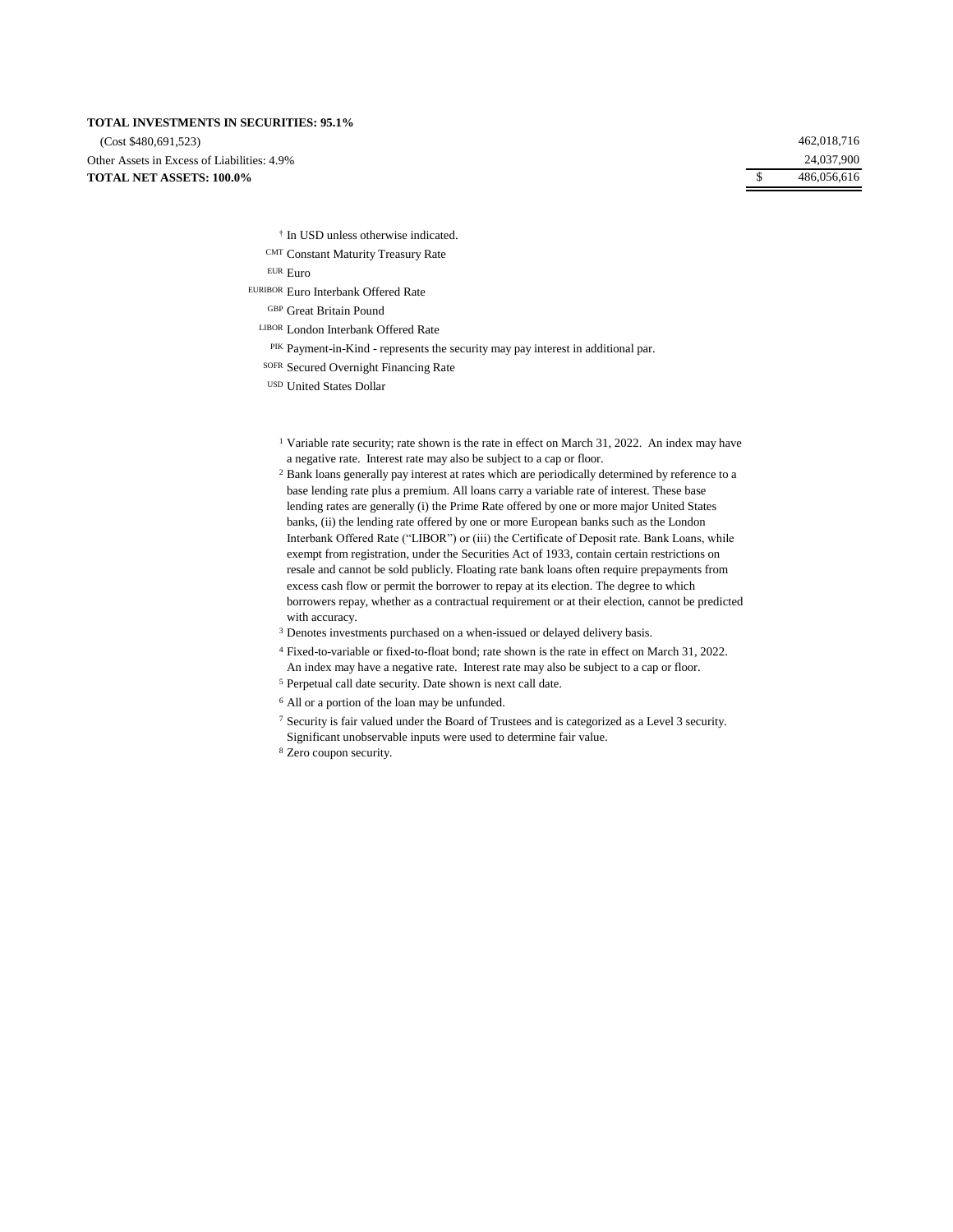## **Summary of Fair Value Exposure at March 31, 2022**

The Muzinich Low Duration Fund (the "Fund") utilizes various methods to measure the fair value of its investments on a recurring basis. U.S. GAAP establishes a hierarchy that prioritizes inputs to valuation methods. The three levels of inputs are:

• Level 1 - Unadjusted quoted prices in active markets for identical assets or liabilities that the Fund has the ability to access.

• Level 2 - Observable inputs other than quoted prices included in Level 1 that are observable for the asset or liability, either directly or indirectly. These inputs may include quoted prices for the identical instrument on an inactive market, prices for similar instruments, interest rates, prepayment spreads, credit risk, yield curves, default rates and similar data.

• Level 3 - Unobservable inputs for the asset or liability, to the extent relevant observable inputs are not available, representing the Fund's own assumptions about the assumptions a market participant would use in valuing the asset or liability, and would be based on the best information available.

The following is a summary of the inputs used to value the Fund's investments as of March 31, 2022. See the Schedule of Investments for the industry breakout.

| <b>Description</b>                         | Level 1 |                          | Level 2        | Level 3                  | <b>Total</b> |  |
|--------------------------------------------|---------|--------------------------|----------------|--------------------------|--------------|--|
| <b>Assets:</b>                             |         |                          |                |                          |              |  |
| <b>Corporate Bonds</b>                     |         | $\overline{\phantom{0}}$ | 412,282,689 \$ | S<br>$=$                 | 412,282,689  |  |
| <b>Collateralized Loan Obligations</b>     |         |                          | 11,037,560     |                          | 11,037,560   |  |
| <b>Convertible Bonds</b>                   |         | –                        | 15,621,095     | $\overline{\phantom{0}}$ | 15,621,095   |  |
| <b>Bank Loans</b>                          |         | –                        | 22,170,373     | 906,999                  | 23,077,372   |  |
| <b>Total Assets</b>                        |         | $\overline{\phantom{0}}$ | 461.111.717 \$ | 906,999                  | 462,018,716  |  |
| Other Financial Instruments <sup>1</sup> : |         |                          |                |                          |              |  |
| <b>Forwards</b>                            |         | $\overline{\phantom{m}}$ | 3.846.631 \$   | \$<br>$=$                | 3,846,631    |  |
| <b>Total Other Financial Instruments</b>   |         | $\qquad \qquad -$        | 3,846,631      | $\overline{\phantom{0}}$ | 3,846,631    |  |

**1** Other Financial Instruments are derivative instruments not reflected in the Schedule of Investments and are presented at the net unrealized appreciation/(depreciation) on the investment.